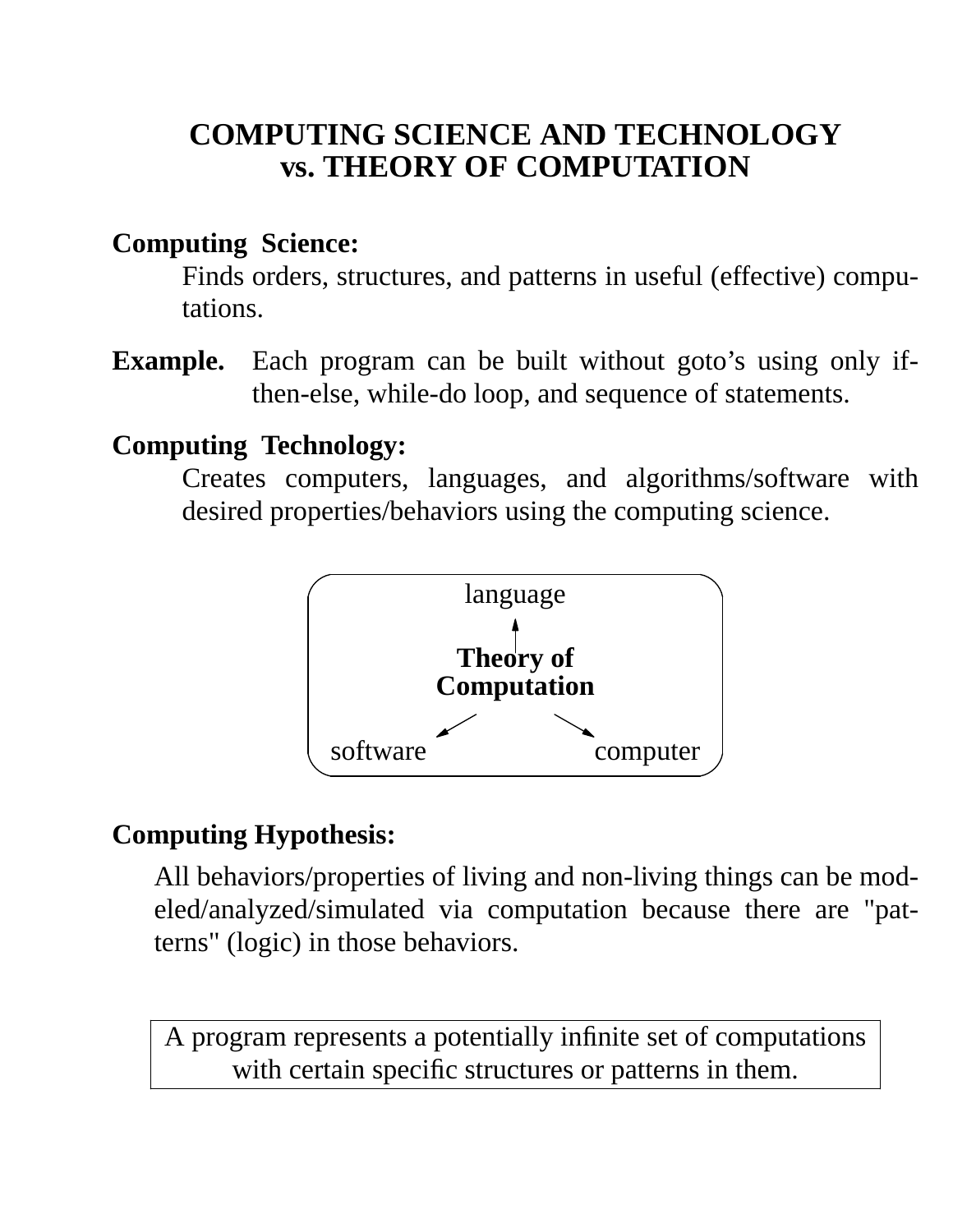## **EXAMPLE OF A FINITE-STATE MODEL FOR A SIMPLE PROGRAM**

1.2

```
while (not end-of-input-file) do {
      read a character;
      write that character to output-file;
}
```
**Consider just the operations: read(** $r$ **) and write(** $w$ **):** 



- *r* and *w* occurs alternately, starting with *r* and ending with *w*.
- Possible sequences of computations for different input-files:

| rw     | Input fi le with one character    |
|--------|-----------------------------------|
| rwrw   | Input fi le with two characters   |
| rwrwrw | Input fi le with three characters |

**Pattern of computations:**  $rwrw \cdot \cdot \cdot rw = (rw)^n$  for  $n \ge 0$ .

#### **Question:**

- •? Show the finite-state model and the pattern of computations in the above program when we also consider the operation  $t =$  while-test.
- •? Give a program for printing the characters in a text-file in which the read/write operations form the pattern  $r^n w^n$ ,  $n \ge 0$ .
- •? What does the FSM below for the operations {open, close, lock, unlock} on a door say about which operations can be done when?

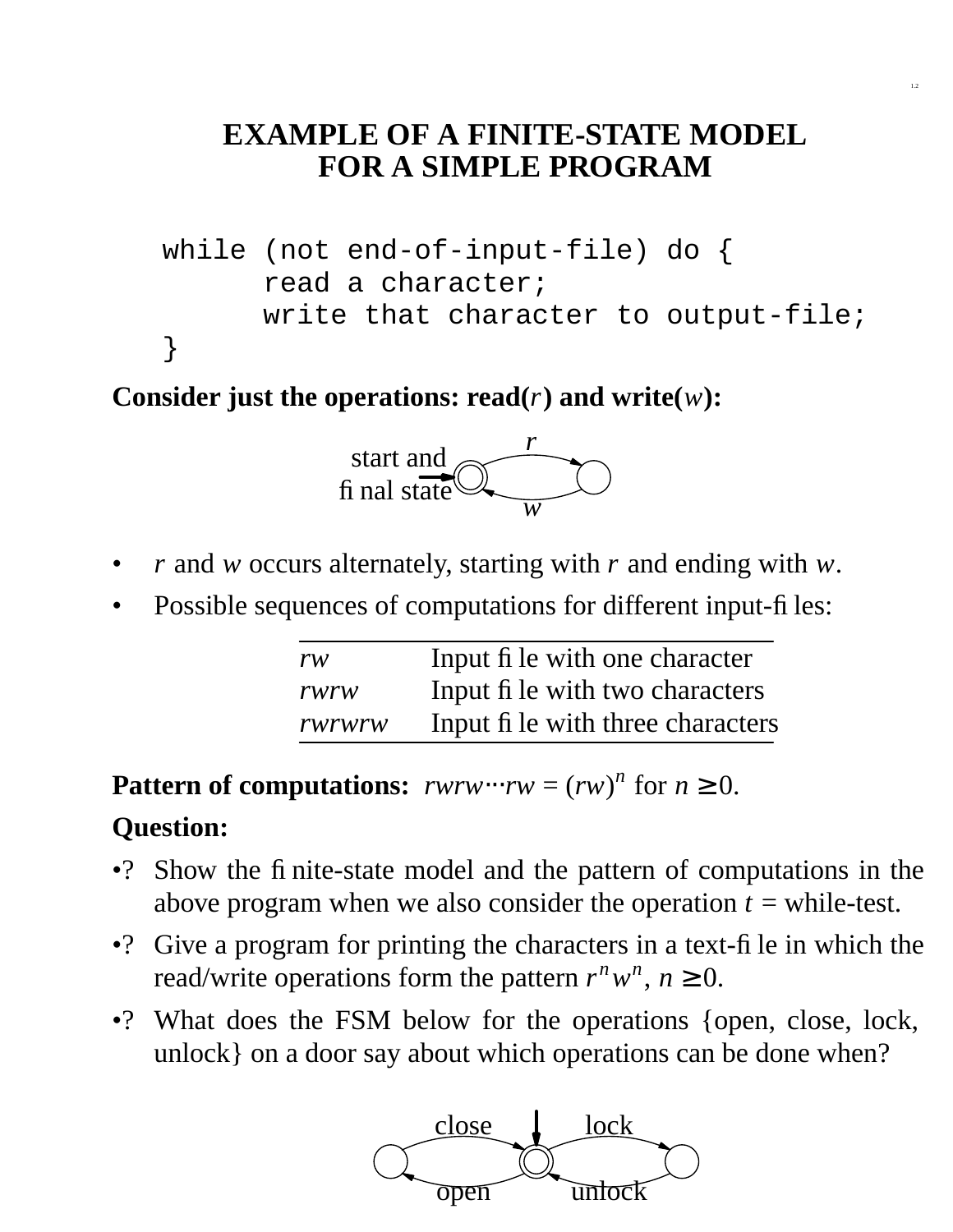## **EXAMPLE QUESTIONS THAT WE WILL BE ABLE TO ANSWER**

1.3

1. Consider a robot that only moves east, west, north, and south (but no rotation). Can we compute the robot's moves for traversing an arbitrary *convex* maze like the one below, using a fixed amount of memory independent of the maze's size? (Convex means the squares along each horizontal and vertical line form a continuous strip without any gap; see the maze in Problem 2.) Show two different traversals of the maze below by numbering the squares 1, 2, ... in the order they wold be visited; start at the top right corner. Also, state in English your strategy in each case. Does your strategy work for a non-convex maze (perhaps having holes)?



2. Can we compute a northmost point in a skyline-shaped maze of arbitrary size using only a fixed amount of memory?



3. How much memory (and arithmetic power) do we need to determine the divisibility of binary numbers by 3?

| $101 = 5$ , not div. by 3 | $10101 = 21$ , div by 3 |
|---------------------------|-------------------------|
|                           | $11110 = 30$ , div by 3 |

**Question:** If 3 divides a binary number then does 3 also divide the binary number for the reverse string? (Can you prove it?)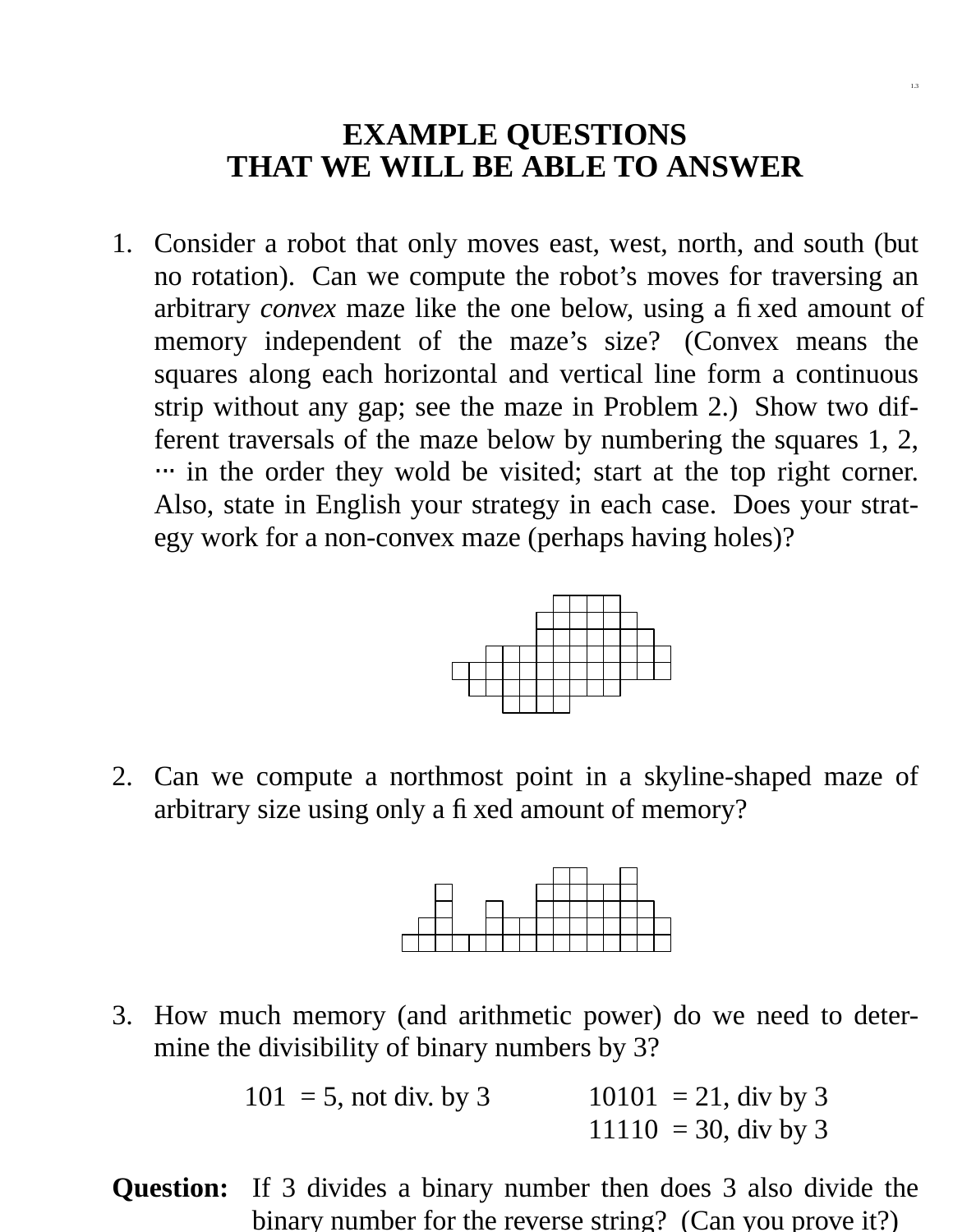# **KEY ISSUES IN THEORY OF COMPUTATION**

1.4

#### **Key issues:**

- What kinds of things are computable (or non-computable)?
- What is the role of memory in computation?
- How the notion of control differs from memory?
- Can we classify computable things in some way? Are some things more non-computable than others in some way?

Algorithm Inputs Outputs

### **Algorithm:**

- A *finite* description of a potentially *infinite* number of different computations (resulting from different inputs).
- The common pattern in those computations makes it possible to describe those computations in the form of a *finite* algorithm.

#### **Understanding an algorithm means:** understanding

- What is computed, i.e., the input-output relationship
- *How* the input is transformed to the output, in particular, the *pattern* in those computations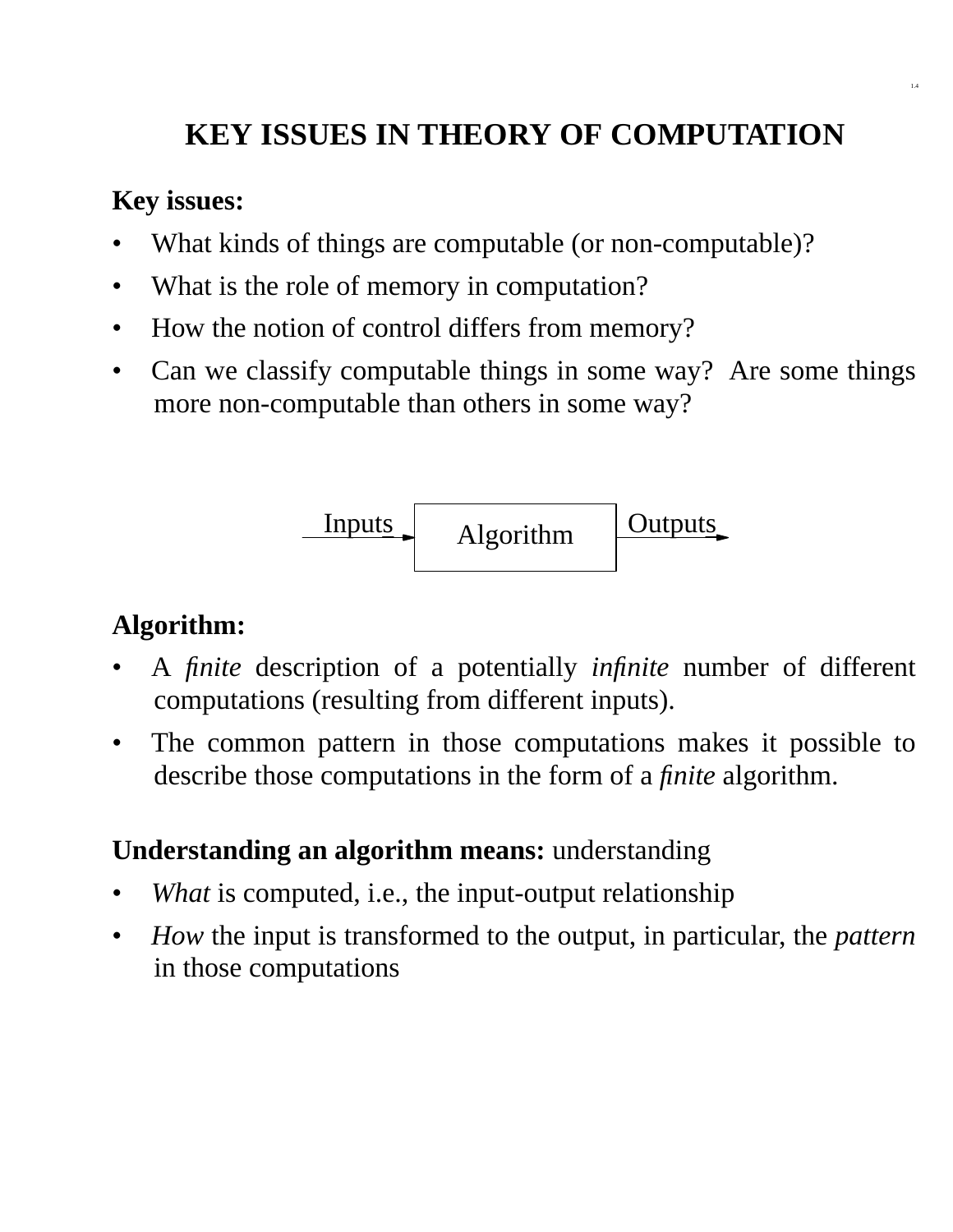# **HALTING PROBLEM IS NOT COMPUTABLE**

1.5



meaningful things are computable.

**Question:** Are all computable things logically meaningful?

**Halting Problem** (*P*, *I*): Does program *P* stop for the input *I*?

It is a logically meaningful question, but there is no algorithm to solve the problem for all (*P*, *I*) pairs!

## **Question:**

- •? Why can't we just execute *P* for the input *I*?
- •? Give details to show the inputs *x* for which the following program will (will not) halt.

```
void DoesItHalt(double x)
{ double y, sum;
  for (sum = y = 1.0; sum >= 1.0; sum += y)y = y^*x;printf("x=%5.3f, sum=%5.3f\n", x, sum);
}
```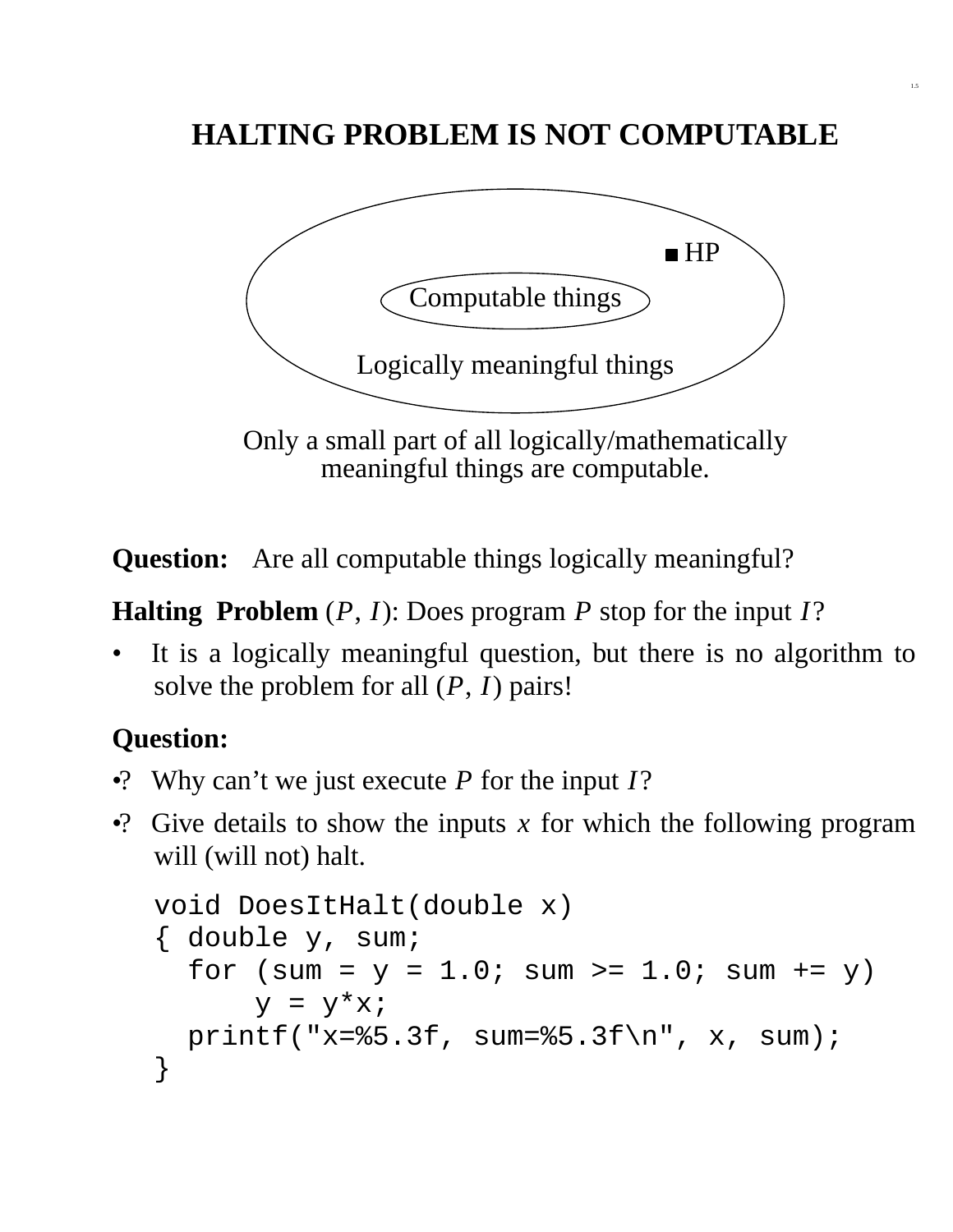### **PATTERN**

1.6

Is this a pattern − pattern of what?



Is there a pattern of the digits in the decimal form of 1/7?

 $1/7 = 0.142857142857142857...$ 

Is there a pattern among the strings below?

*aa*, *aba*, *abba*, *abbba*, ⋅⋅⋅

Is there a pattern of digits in the following?

123223131213

### We will talk of patterns of *symbols* in a *set* of strings.

**Question:** Why strings when we talk of patterns?

Every thing we think or write can be expressed as a string.

**Question:** Can you give an example of a string without a pattern?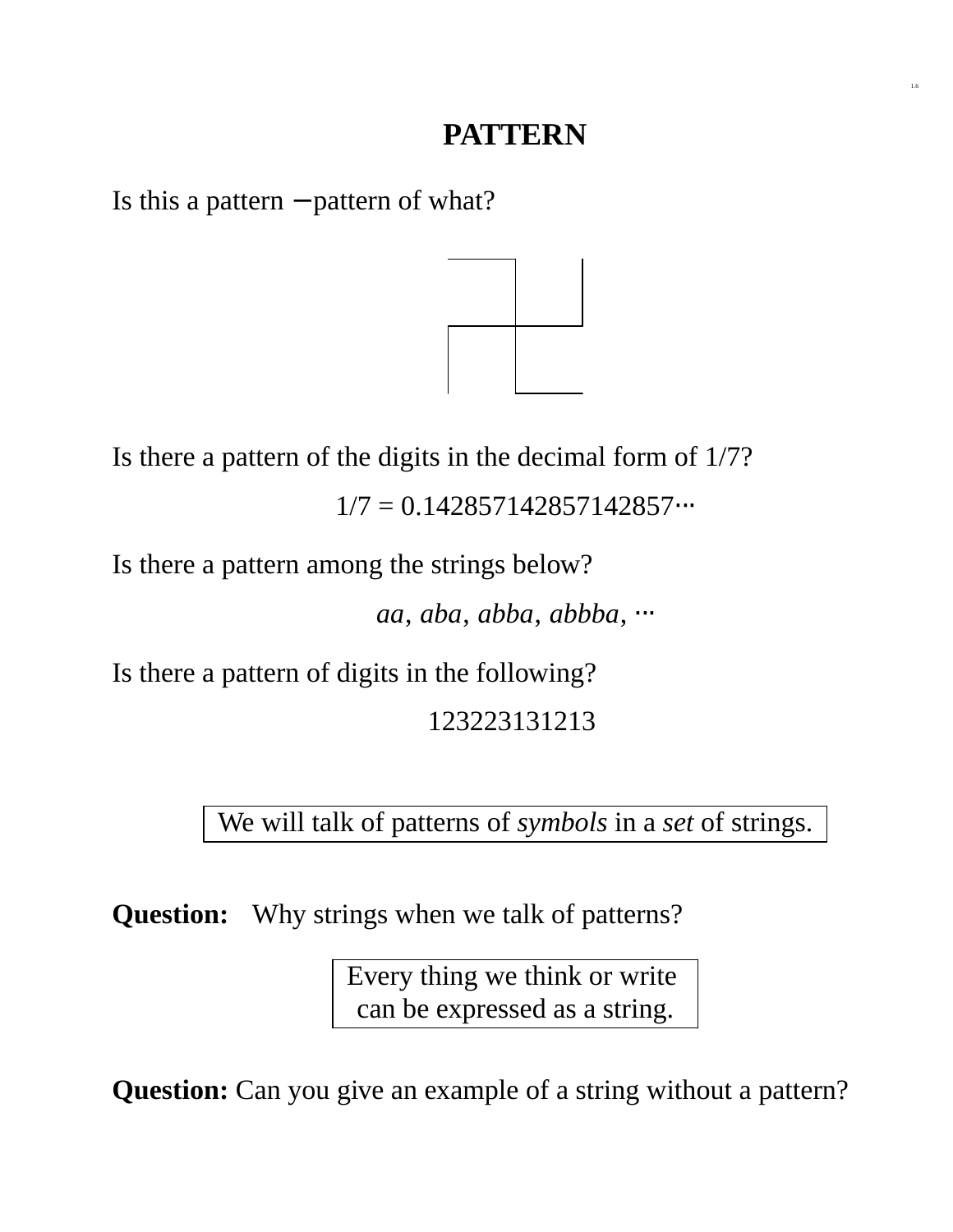# **PATTERN IN COMPUTATION**

1.7



**Computation:** The result of activation of an algorithm by an input.

- A *fi* nite sequence  $x = a_1 a_2 \cdots a_n$  (or an *infi* nite sequence  $x = a_1 a_2 \cdots$ ) of *atomic* operations or steps.†
- Each  $a_i \in \Sigma = \{b_1, b_2, \dots, b_k\}$  and  $b_j$ 's are the distinct atomic operations in the computations of an algorithm/program.
- **Example.** Consider the read/write operations (i.e.,  $\Sigma = \{r, w\}$ ) in computations of the program:

```
while (not end-of-input-file) do {
      read a character;
      write that character to output-file;
}
```
- Each computation is a finite string of the operations  $\Sigma = \{r, w\}.$
- It has the pattern (form):  $x = rwrw \cdots rw = (rw)^n$ ,  $n \ge 0$ .

The computations of each algorithm have a pattern.

#### **Computation Related to (Understanding) a Pattern:**

• How to test if a given string fits the pattern.

<sup>†</sup> Henceforth, a finite computation sequence *x* will be referred to as a *string*. The term *sequence* or *infinite string* will be used for an infinite computation.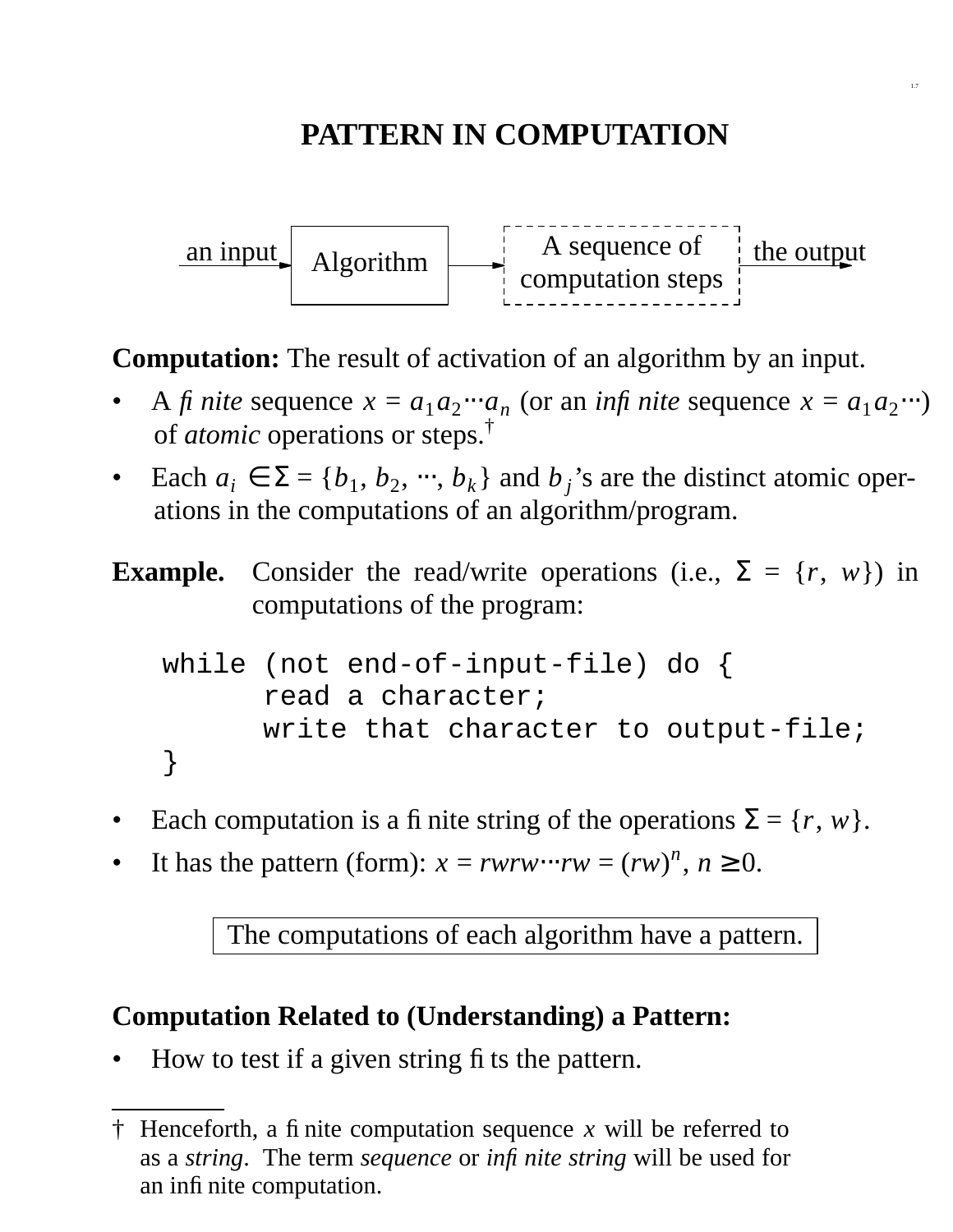1. Let  $L = \{(rw)^n : n \ge 0\}$ . Describe the strings which are not in *L*, i.e., the strings in  $L^c = \{x: x \notin L\}$ . Is there a pattern in those strings? (Hint: write some example strings in  $L^c$  and then find a compact description for *L c* .) If you know something about regular expressions from your Discrete Math class, then write a regularexpression for *L* and another regular expression for  $L^c$ . Does the following FSM describe all strings in *L c* ?

1.8



2. Suppose you have an algorithm *A* for testing whether a string *x* has a desired pattern or not. How will you compute all strings of a given length *n* which have that pattern? Give a brief description of your algorithm; clearly identify the inputs and the outputs.



You can assume that the alphabet is fixed for the moment for both *A* and *B*, and are not being input.

3. Suppose now that you have an algorithm *B* for computing all strings of a given length *n* which have a certain pattern. How will you test if a string *x* has that pattern? Give a brief description of your algorithm.

$$
\begin{array}{c}\n n \\
 \hline\n B\n \end{array}
$$
 all strings of length *n* having the given pattern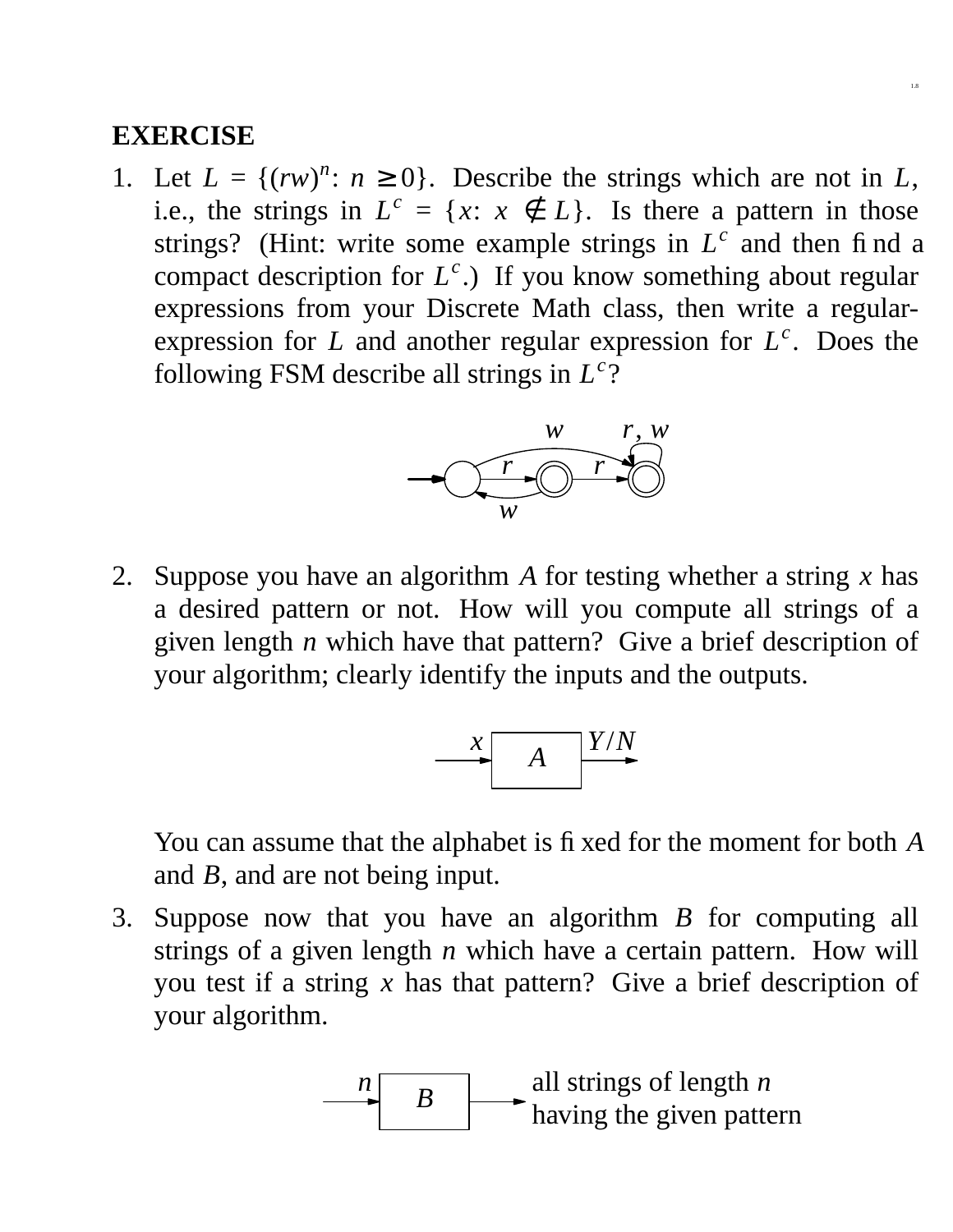# **OUR GOALS**

1.9

### **We study:**

- The basic notions of *fi nite-state* control and *memory*, and their role in computation.
- Abstract models (machines) for computation.

### **Why study these models:**

- Computer hardware design (both architecture and technology) have changed frequently since the first day of computers, The changes are, however, mostly of "engineering" nature.
- The basic Turing Machine (TM) model for computation has remained unchanged since its discovery, and it is unlikely that we will ever need a change this model.

## **Church-Turing Hypothesis:**

A computation method is an algorithm if and only if it can be modeled by a TM.

An algorithm  $=$  A Turing machine.

### **Goals:**

- Learn to think in terms of "patterns".
- Classify patterns based on the characteristics of their recognition algorithms.
- Give *computable descriptions* of patterns that lead to algorithms form their recognition.
- Form complex machines/algorithms from simpler ones for recognition of complex patterns.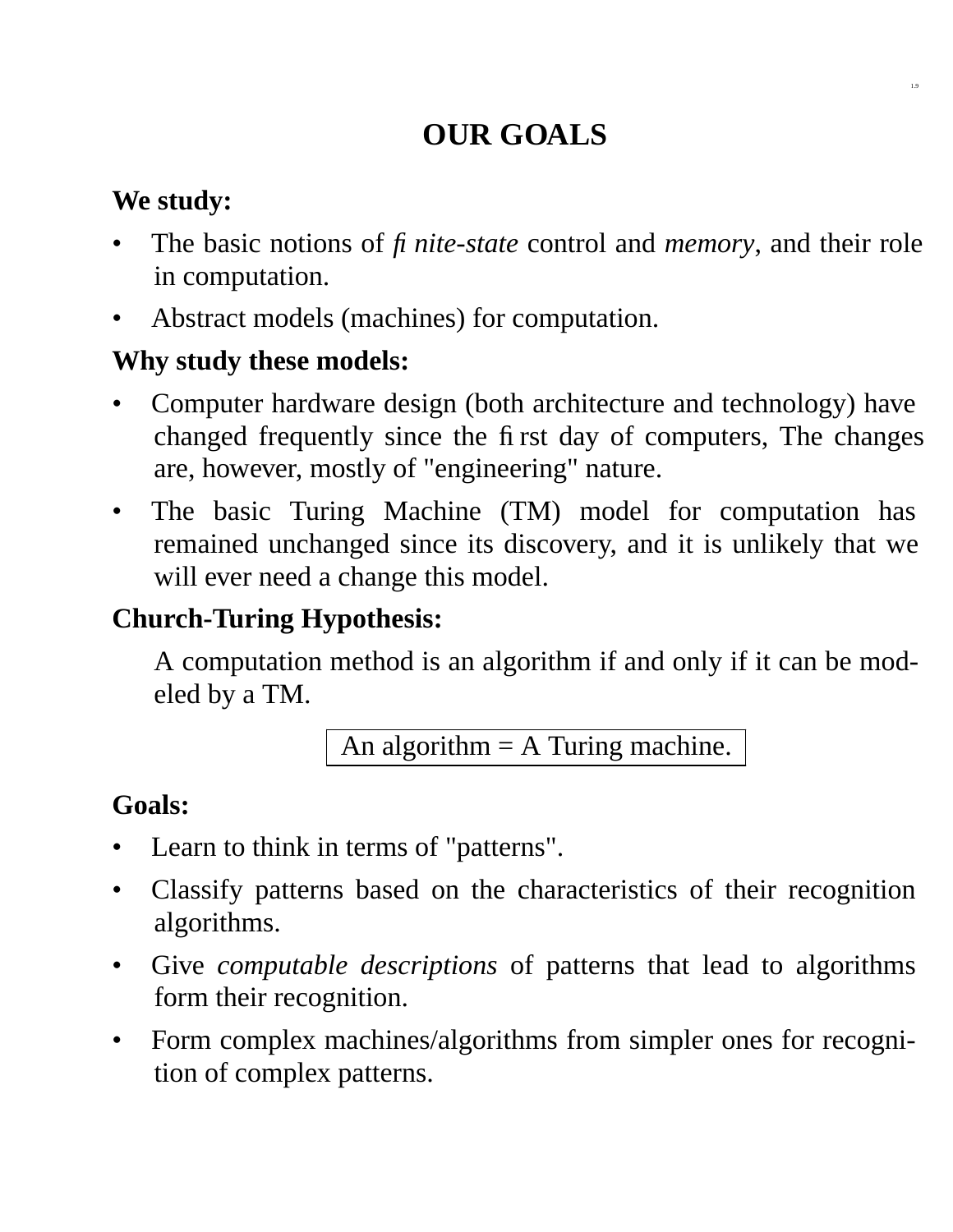# **ABSTRACT MODELS OF COMPUTATION**

- Form the basis of all hardware and software design, covering all aspects of computation:
	- − Design of computers
	- − Design of application and systems programs executed by computers
	- − Design of compilers to process the programs to generate executable code
	- − Design of programming languages to express computations/algorithms

A simple looking pattern can be computationally very complex.

<sup>‡</sup> The computation of an *algorithm* may not terminate for all inputs; such a computation is sometimes called *procedural* to distinguish it from computations that always terminate. We are concerned here with computations that terminate.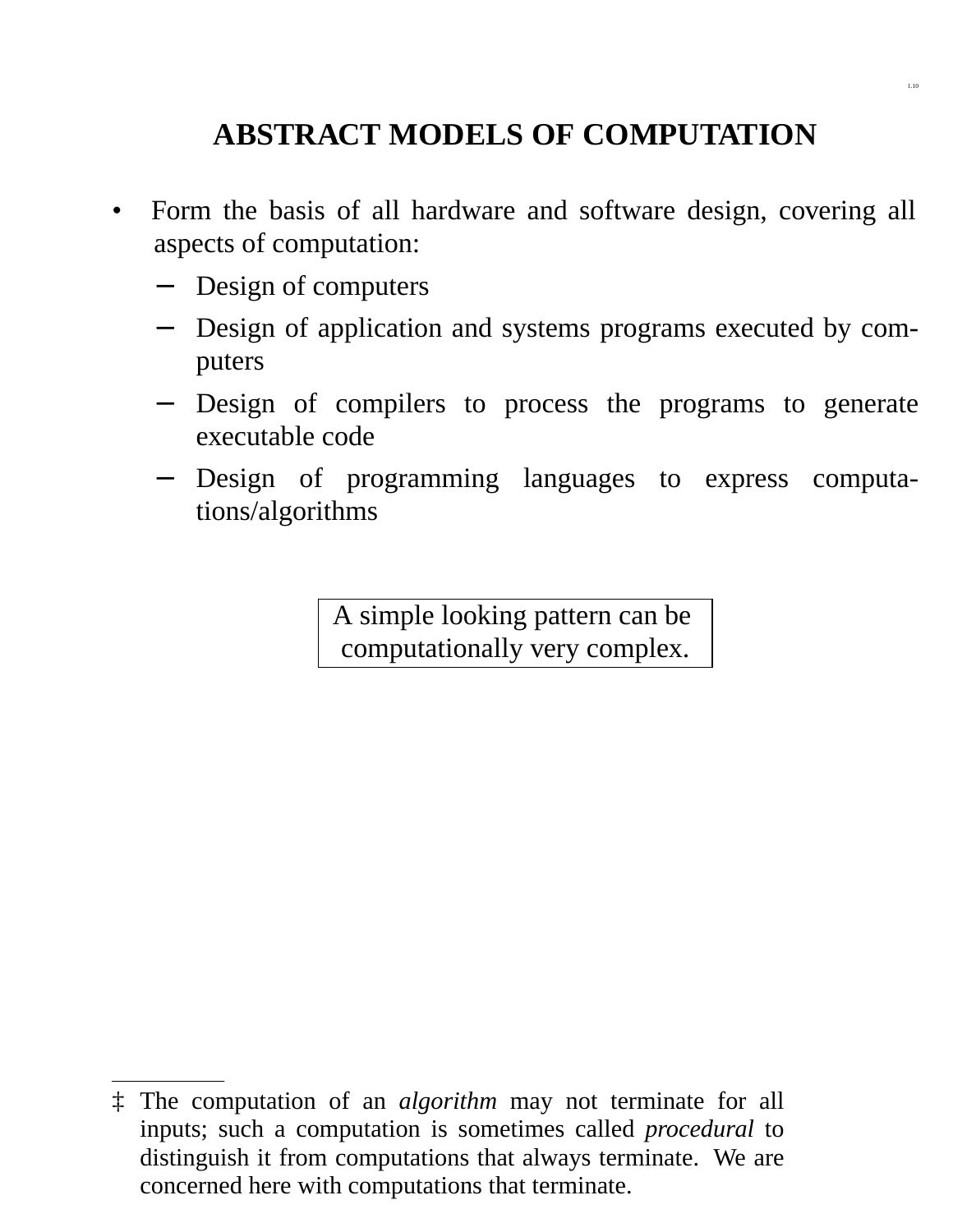### **PATTERNS EVERYWHERE**

#### **Pattern of** begin-end **in a program:**

| begin | $b\,b\,e\,e\,b\,e$ | rlogin |
|-------|--------------------|--------|
| begin | ( () )             | rlogin |
| end   |                    | logout |
| end   |                    | logout |
| begin |                    | rlogin |
| end   |                    | logout |

#### **General Form:**

- Simplest case:  $b^n e^n$ ,  $n \ge 1$  (nesting);  $b^3 e^3 = b b \underline{b} \underline{b} e e$ .
- More general case:  $\underline{b}^{n_1} \underline{e}^{n_1} \underline{b}^{n_2} \underline{e}^{n_2} \cdots \underline{b}^{n_k} \underline{e}^{n_k}$ ,  $n_j \ge 1, k \ge 1$  (sequencing of nested parts).
- Most general case: *bbbe beee be bbee*, arbitrary combination of *nesting and sequencing* operations.

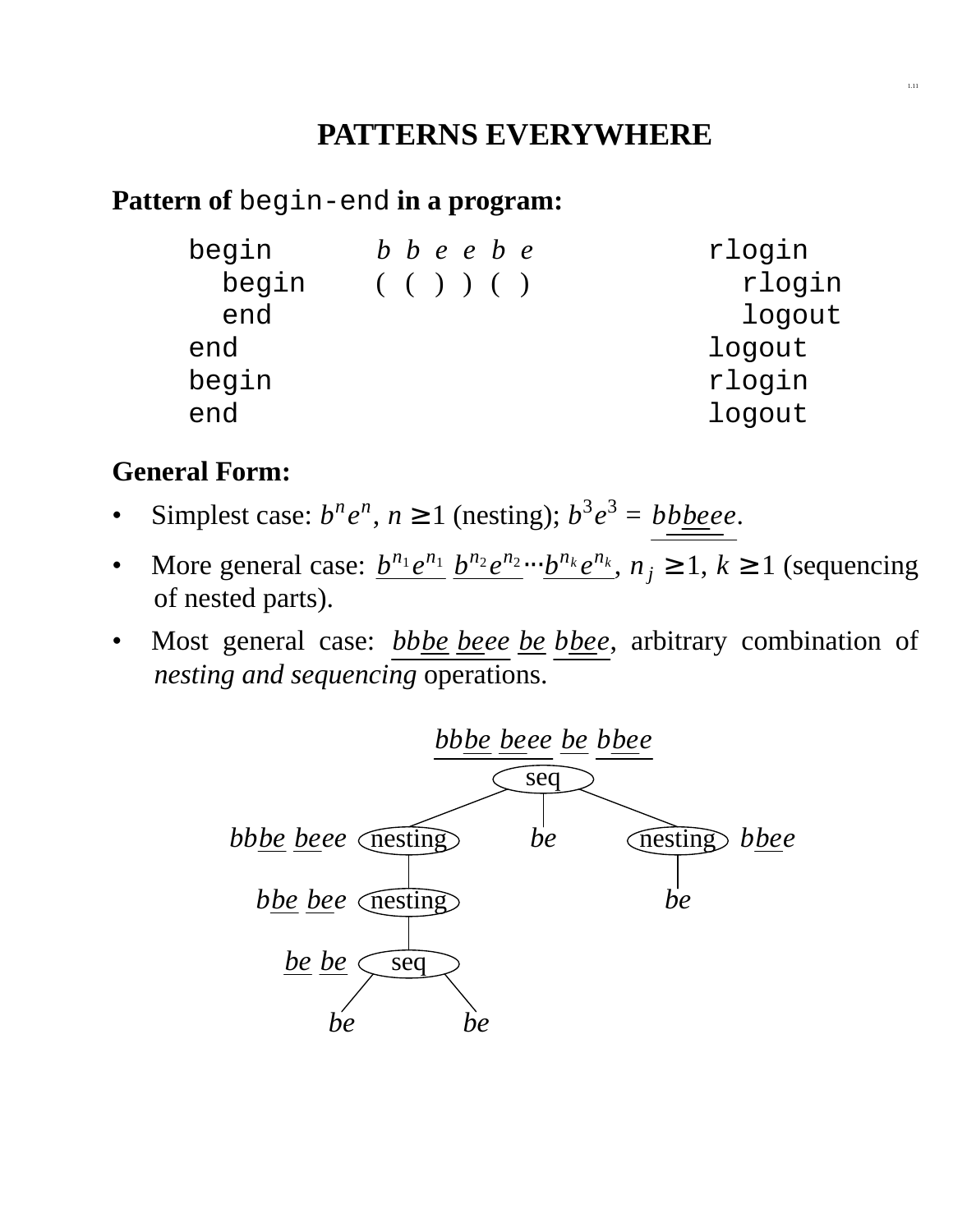1. Let *s* represent any program-statement other than the begin/end statements and variable declarations. The simplest pattern of statements in a program, when we ignore variable declarations, is  $bs^n e$ ,  $n \geq 0$ . Is the following a valid pattern of statements in a program:

### *bsbsseebse*

How can this be obtained from a valid *b*/*e*-pattern? State a general rule for creating valid pattern of statements in a program from valid *b*/*e*-patterns that would cover the above example.

2. If the answer to Problem 1 does not give the most general pattern of statements in a program, then find a rule for such patterns starting from valid *b*/*e*-patterns.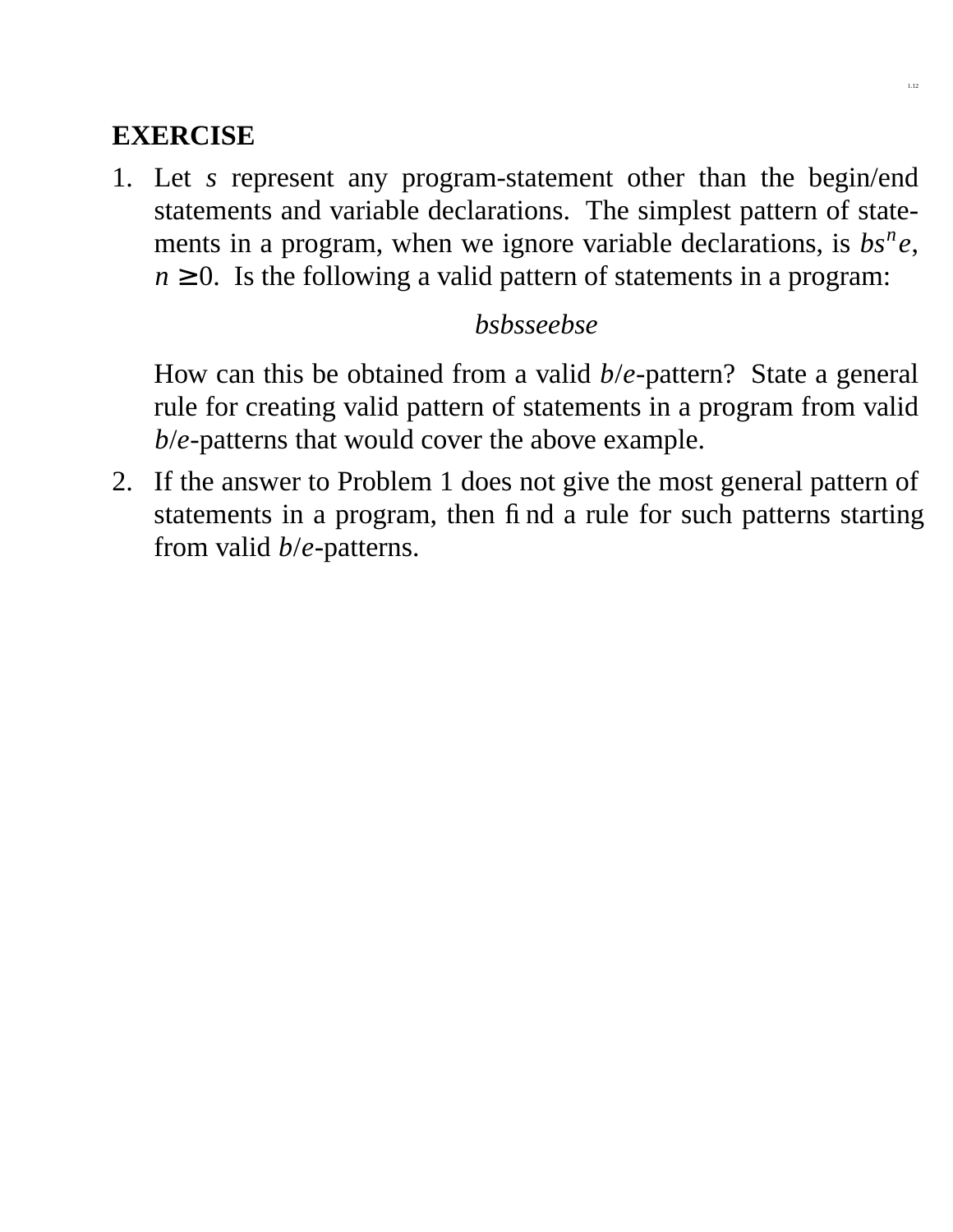1. Show that the following definitions of a *balanced b*/*e*-string *x* are equivalent. (Hint: First, to get a good sense of the matchings in (ii), write all possible matching for  $x = b$  *bebee* and  $x = b$  *bebeebe*. Then, show that (ii′) implies that the scheme "match the *k*th *b* from the left to the *k*th *e* from the left" gives a matching as in (ii). Can we use a similar scheme from the right instead of from the left?)

1.13

- Def. 1. (i)  $\#(b, x) = \#(e, x)$  and
	- (ii) There is a matching (one-to-one and onto mapping) of the *b*'s and the *e*'s in *x* such that each *b* is matched with an *e* to its right.

Def. 2. (i') 
$$
\#(b, x) = \#(e, x)
$$
 and

- (ii') For each initial part *x'* of *x*,  $\#(b, x') \ge \#(e, x')$ .
- 2. Let  $N(x) =$ #(matchings for *x* as in Def. 1), where *x* is a balanced *b*/*e*-string. Show the following:
	- (i) If  $x_1$  and  $x_2$  are balanced strings and  $x = x_1 x_2$ , then  $N(x) =$  $N(x_1)N(x_2)$ . Verify your answer by showing all possible matchings for  $x_1$  = *bbebee*,  $x_2$  = *bbee*, and *x*. (What property do you observe among the matchings for *x* and those for *x*<sup>1</sup> and  $x_2$ ?)
	- (ii) If *x* cannot be factored into two smaller balanced strings as in (i), then the last *e* can be matched with any *b*. (Similarly, the first *b* can be matched with any of the *e*'s.)
	- (iii) Let  $N_i = #(b)$ 's to the left of *j*th *e* from left). Show that  $N(x)$  $= N_1(N_2 - 1) \cdots (N_n - n + 1)$ , where  $|x| = 2n$ . Thus,  $N(x) \le$ *n*!. Which *x*'s give  $N(x) = n!$  and  $N(x) = 1?$
- 3. Find an algorithm to construct all balanced strings of length 2*n*. (Do not construct all possible strings of length 2*n* over  $\Sigma = \{b, e\}$ and then throw away the unbalanced ones.)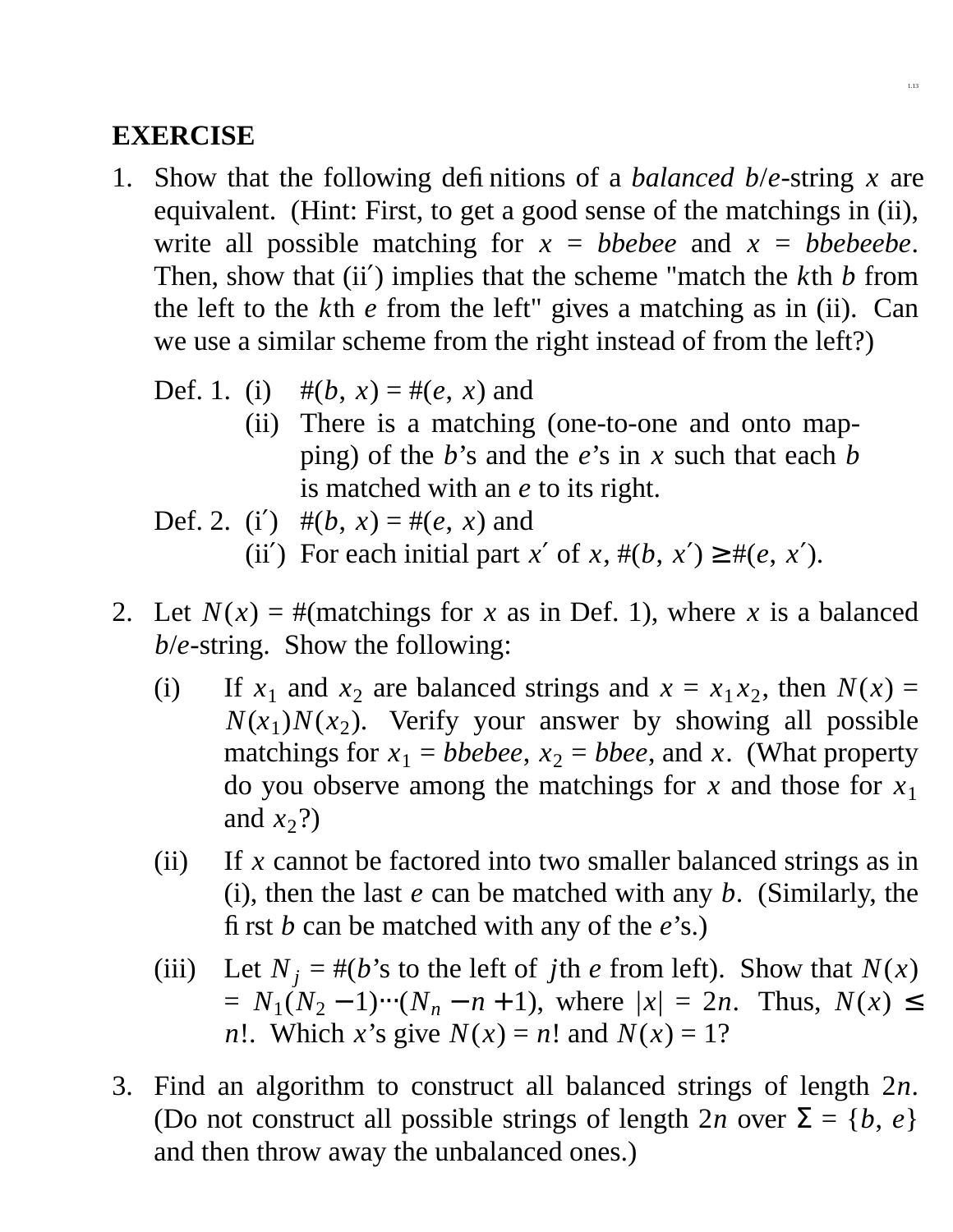- 4. Find an algorithm to construct all string x of length  $2n$  over  $\Sigma =$ {*b*, *e*} such that  $#$ (*b*, *x*) =  $#$ (*e*, *x*).
- 5. Consider a balanced *b*/*e* string and a matching as in Def. 1 in Problem 1. For the situation shown below on the left, we say the matched pairs  $b_i$ :  $e_i$  and  $b_j$ :  $e_j$  *cross* each other. We can define a new matching among  $\{b_i, b_j, e_i, e_j\}$  to uncross these *b*: *e* pairs as shown on the right and still satisfy the condition that "each *b* is matched with an *e* to its right". We say that  $b_j$ :  $e_i$  is the *reduced pair* in the uncrossing operation and *b<sup>i</sup>* : *e <sup>j</sup>* is the *enlarged pair*.



A crossing pair of matched *b*: *e*'s.



The result of uncrossing the *b*: *e* pairs.

- (i) How can we apply the uncrossing in some systematic fashion and eliminate all crossings?
- (ii) Argue now that given any matching satisfying Def. 1, we can create a matching with no crossing and still satisfying Def. 1.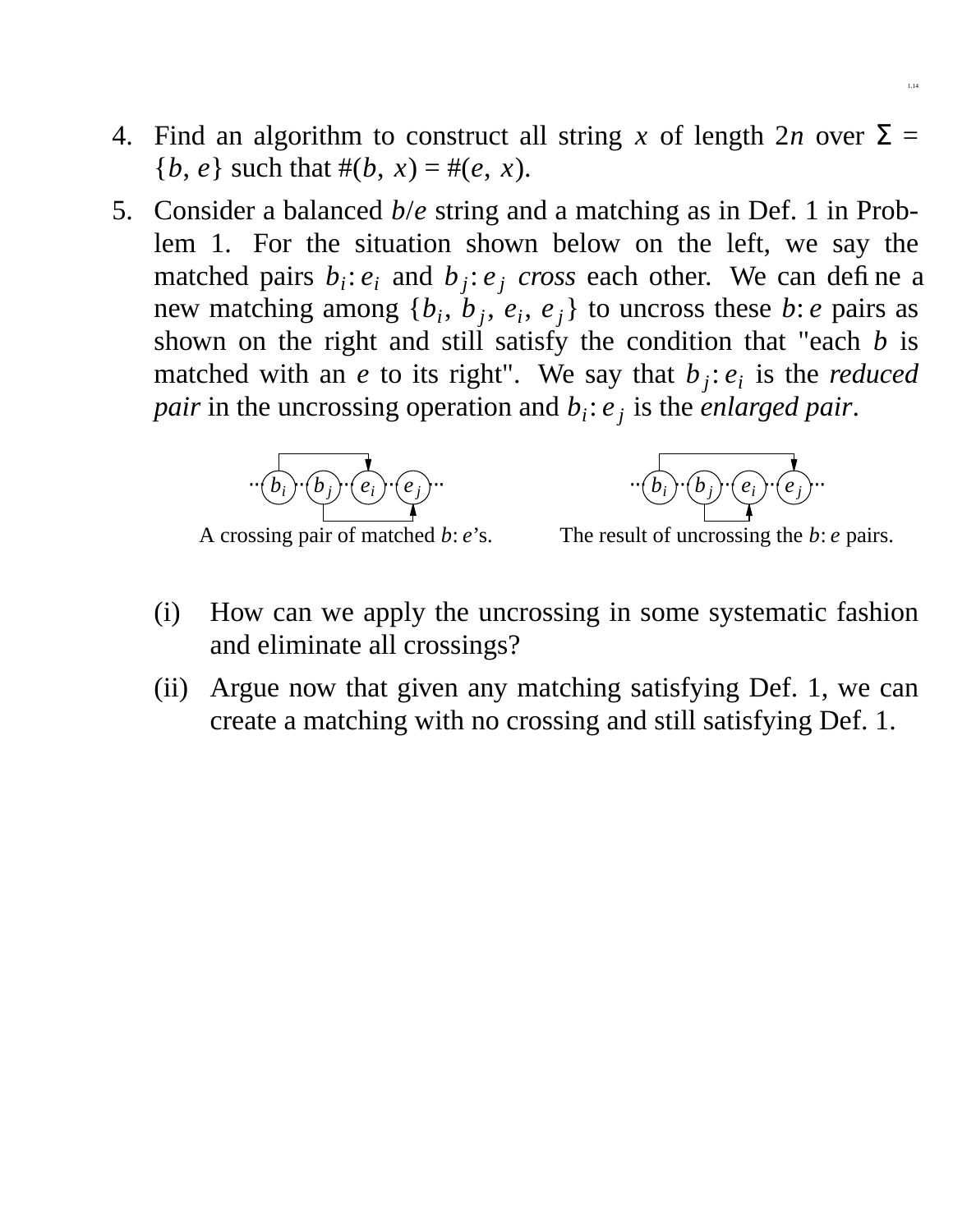# **PATTERNS EVERYWHERE (contd.)**

#### Pattern in a skyline:



A city skyline: *ne ne nne nee ssse ne se ne ne ne see se ssse ne s*

### **Question:**

- •? Is there a relationship between the skyline-pattern and any of the patterns seen previously?
- •? Are there patterns in shapes of flowers and leaves? Are there patterns in paths followed by storms, cyclones, and rivers?
- •? Are there patterns in human thoughts or in computations performed by programs?

Different things may have closely related patterns when they are represented with proper abstractions.

# **Question:**

•? How do you describe the pattern of 0's and 1's in the binary strings corresponding to the even integers  $n \geq 0$ ?

| $n = 0: 0$  |              | $n = 4: 100$ $n = 8: 1000$    | $\cdots$ |
|-------------|--------------|-------------------------------|----------|
| $n = 1: 1$  | $n = 5: 101$ | $n = 9:1001$                  | $\cdots$ |
| $n = 2: 10$ |              | $n = 6$ : 110 $n = 10$ : 1010 | $\cdots$ |
| $n = 3: 11$ |              | $n = 7: 111$ $n = 11: 1011$   | $\cdots$ |

The string 0 *or* the strings starting with 1 and ending with 0.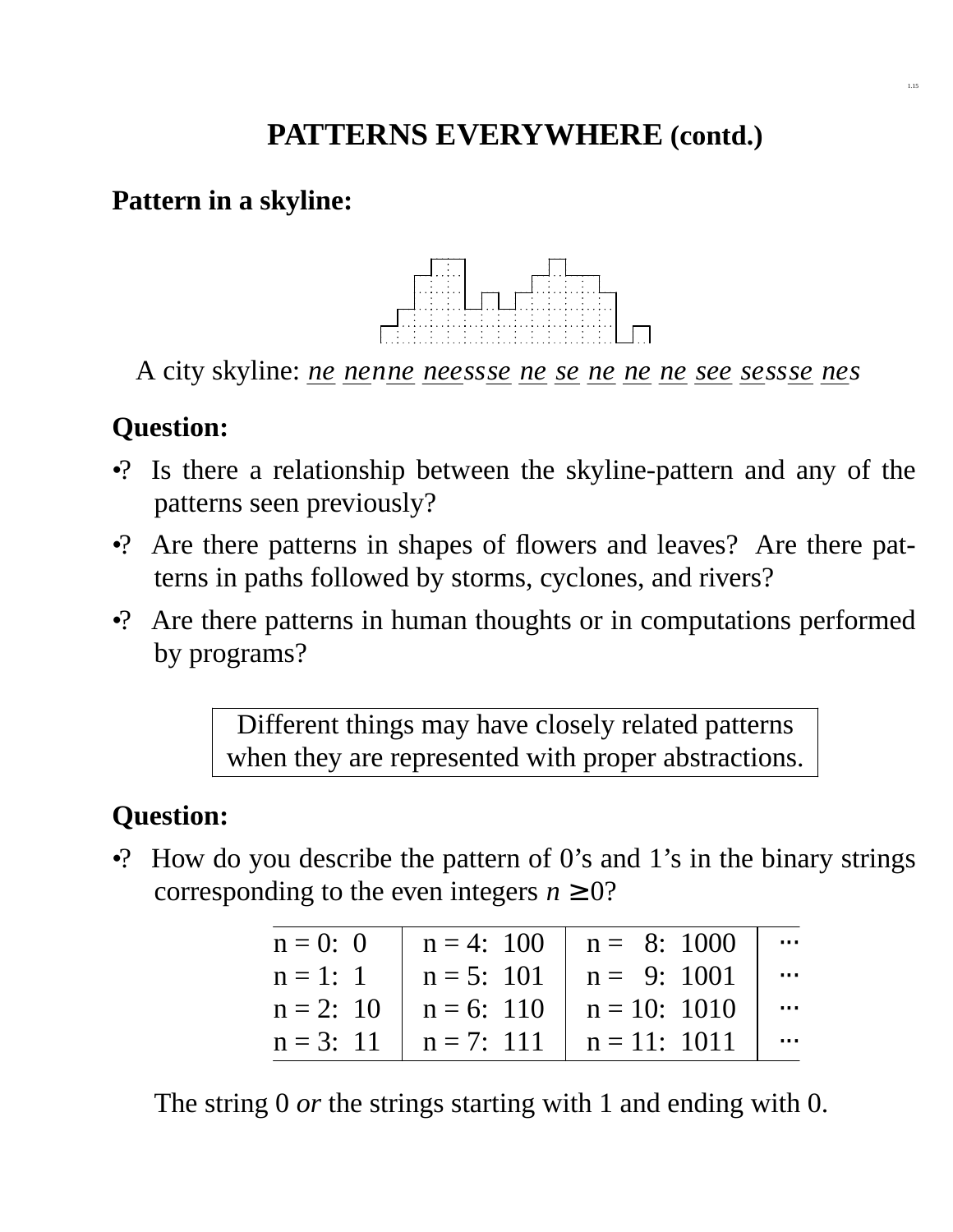### **REGULAR EXPRESSIONS: A POWERFUL METHOD FOR DESCRIBING PATTERNS**

**Regular expression** description:  $0 + 1(0 + 1)^*0$ 

- + means (logical) "or"
- \* means "repeat 0 or more times"
- Regular expressions provide us a way of giving a *finite* descriptions for a large variety of *infinite* sets of strings (which have a reasonably simple pattern in them).

#### **Question:**

•? What is a regular expression for all binary strings with even number of  $0's$ ?

 $\{\lambda, 1, 00, 11, 001, 010, 100, 111, \cdots\}$ 

Reg. Exp:  $1*(01*01*)$ \*

*x* = 11010001110101 = 11⋅010⋅00111⋅0101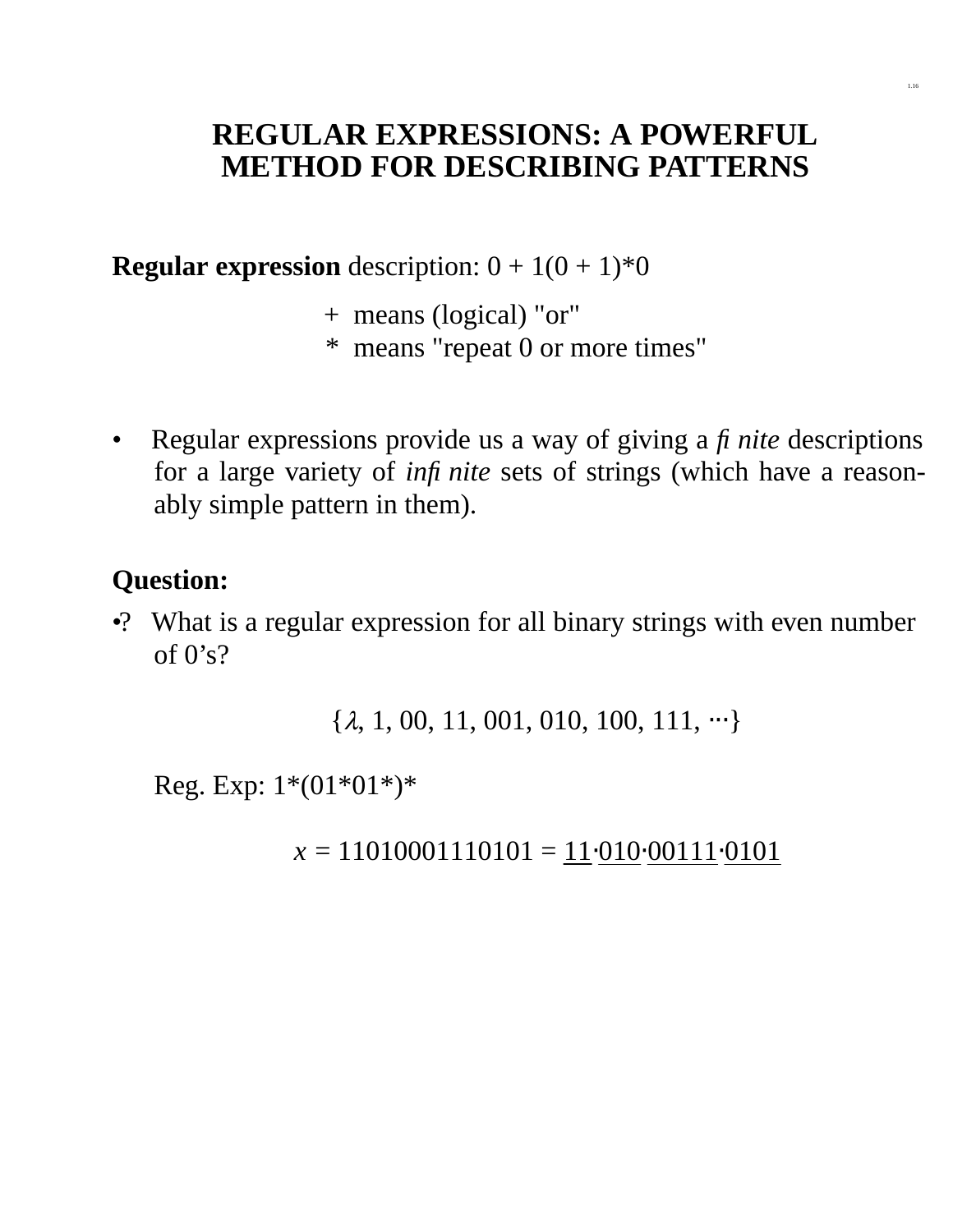## **POWER OF ABSTRACTION: A METHOD OF PROBLEM REDUCTION**

### **Divisibility by 3 of a binary number:**

(\*) num(s) is divisible by 3 iff num(s') is divisible by 3, where *s* ′ is the reverse of a binary string *s*.

# **Question:**

- •? For what kind of *s*, the property (∗) is easily proved?
- •? How can we reduce an arbitrary *s* to this special form?

### **Three Reduction/Abstraction Rules**  $(s \neq 000 \cdots 0)$ :

- (1) Remove starting and ending 0's. (3) Remove "00".
- (2) Replace "11" by "00".

**Example.** Rules used below: (1),(2),(3),(3),(2),(3),(1)

 $101110010 \rightarrow 10111001 \rightarrow 10001001 \rightarrow 101001 \rightarrow 1011 \rightarrow 1000 \rightarrow 1.$ 

## **Question:**

- •? Are there other ways of applying the rules  $(1)-(3)$  to 101110010 and do we still get the same final string 1?
- •? Can we replace rule (3) by a combination of rules  $(2)-(3)$ ? Is this better than rule (3)?
- •? Does the final string depend on how we apply the reduction rules?
- •? What is the pattern of fully reduced binary strings?

**What remains to show:** Prove the following:

- (∗∗) num(*s*) is divisible by 3 iff num(reduction(*s*)) is divisible by 3 on each application of rules (1)-(3).
- **Question:** Give a rule which can also be used in reducing an *s* to the form  $(10)*1$  but for which the property  $(**)$  does not hold.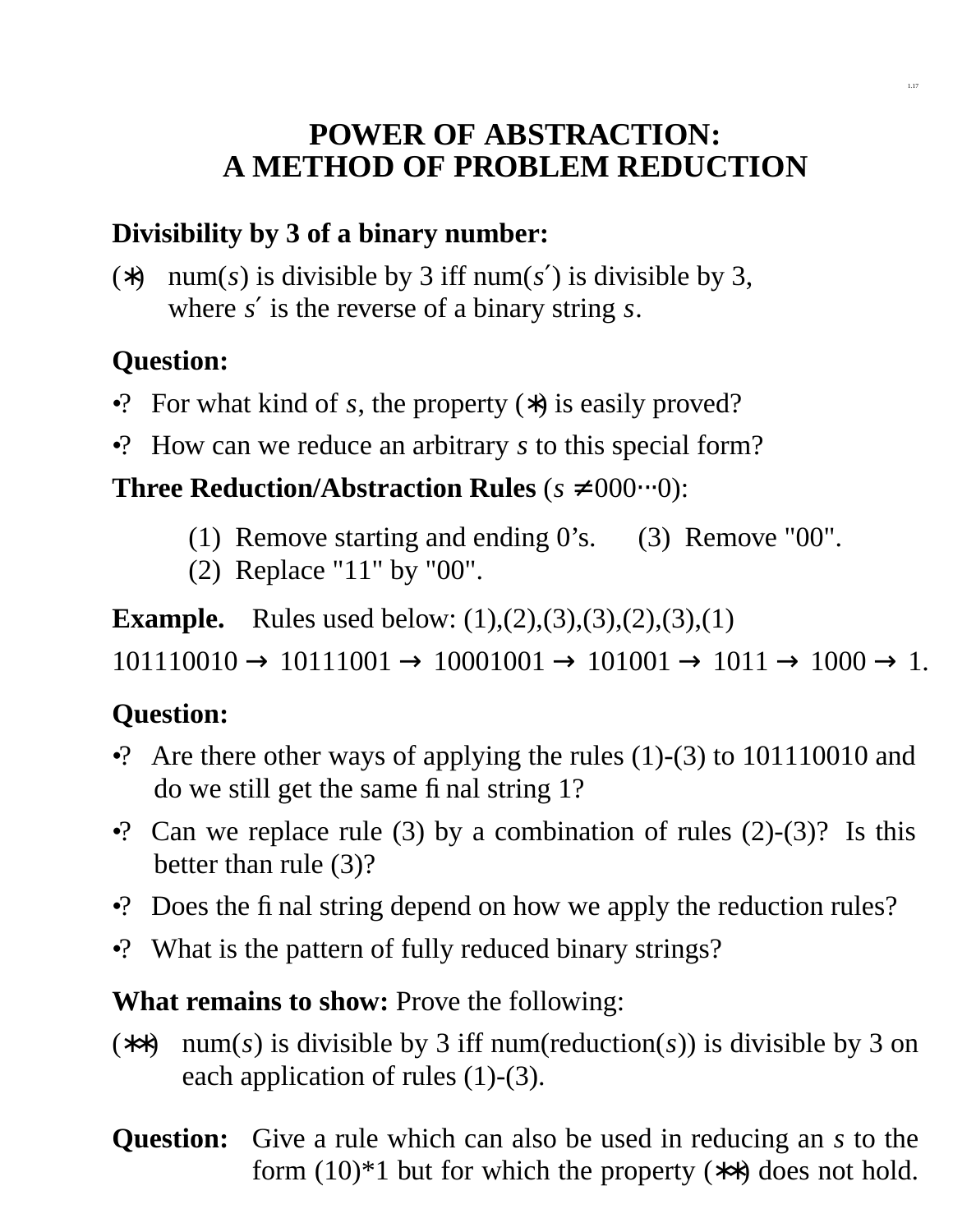# **PROOF OF (**∗∗**) AND (**∗**)**

#### **Proof of (**∗∗**):**

- Rule  $(1)$ :
	- If  $s = x0$  (*x* is not the empty string), then  $num(s) = 2num(x)$ and thus num(s) is divisible by 3 iff num(x) is divisible by 3.
	- If  $s = 0x$ , then num( $s$ ) = num( $x$ ), etc.
- Rule (2):
	- $-$  If  $s = x11y$ , then num( $s$ ) = num( $x00y$ ) + 3.2<sup>|y|</sup> and thus both or none of num(s) and num( $x00y$ ) is divisible by 3.
- Rule (3):
	- − If *s* = *x*00*y*, then

num(*s*) = num(*x*).2|*y*|+<sup>2</sup> + num(*y*) = 4.[num(*x*).2|*y*<sup>|</sup> + num(*y*)] − 3.num(*y*) = 4.num(*xy*) − 3.num(*y*).

Thus 3 divides both or none of num(*s*) and num(*xy*).

**Coro.** If *s* ′ is the fully reduced form of *s*, then 3 divides both or none of num(*s*) and num(*s* ′).

#### **Proof of (**∗**):**

- Follows easily now by induction on length of *s* and the fact that if *s* is fully reduced then  $s = \text{reverse}(s)$ .
- **Question:** Show the pattern of the binary numbers of the form  $(10)^*1$ that are divisible by 3.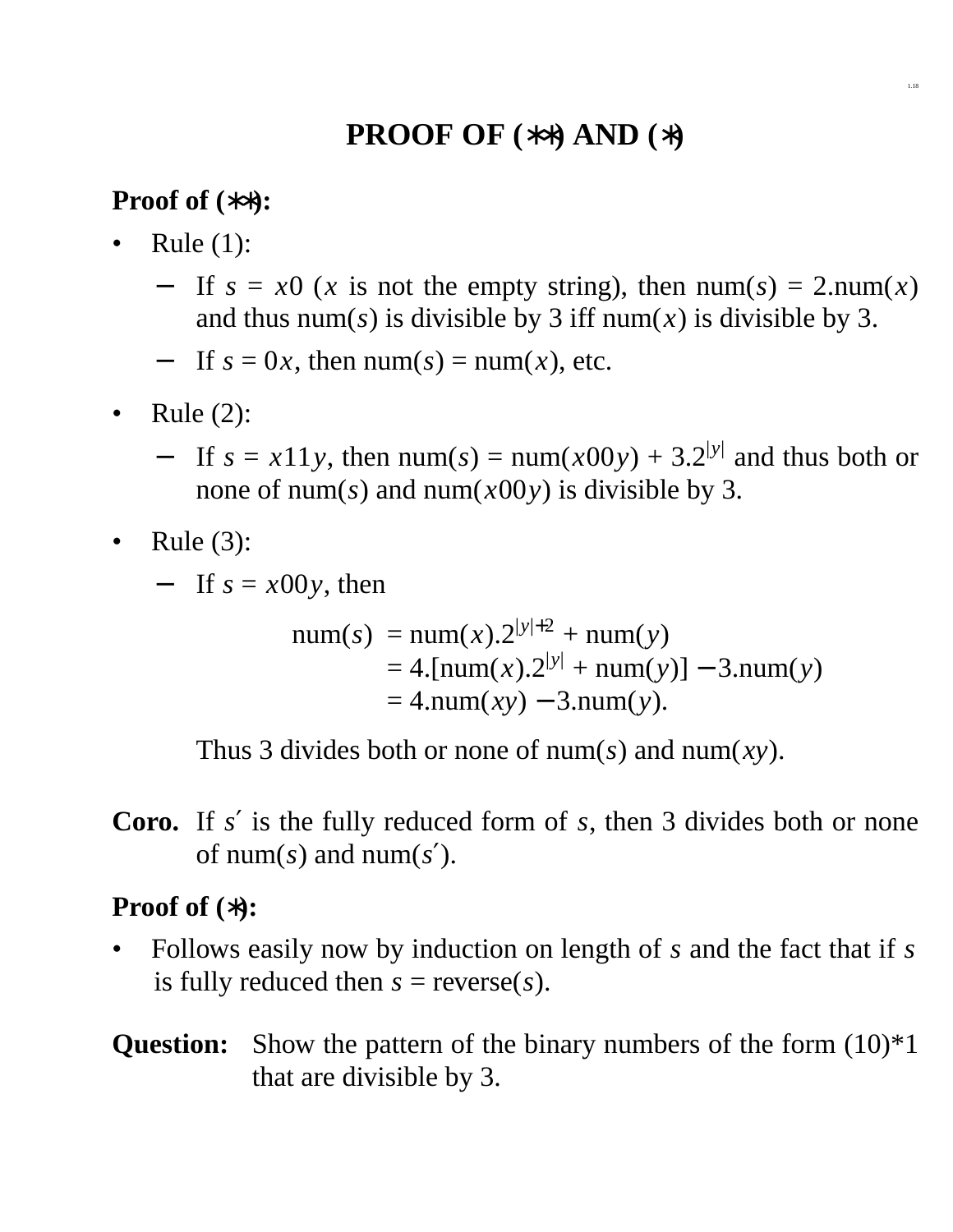1. Show the encoding of the following convex-shaped skyline using the symbols  $\{e, n, s\}$ . In what way the patterns of the encoded strings for convex-shaped skyline is *simpler* than those for general skylines.



2. Shown below are 16 statements formed from the expressions  $E_1 =$ "the things he has" and  $E_2$  = "the things he wants", by combining them in different ways with the quantifiers "some" and "every" and the negation "not". The sentences  $(e)$ - $(h)$  are simply the negations of (*a*)-(*d*); similarly for (*e'*)-(*h'*) and (*a'*)-(*d'*).

|            | (a) He has every thing that he wants.<br>(b) He has some thing(s) that he wants.<br>(c) He has every thing that he does not want.<br>(d) He has some thing that he does not want.                              |      | (a') He wants every thing that he has.<br>(b') He wants some thing that he has.<br>(c') He wants every thing that he does not have.<br>(d') He wants some thing that he does not have.                              |
|------------|----------------------------------------------------------------------------------------------------------------------------------------------------------------------------------------------------------------|------|---------------------------------------------------------------------------------------------------------------------------------------------------------------------------------------------------------------------|
| (f)<br>(g) | (e) He does not have every thing that he wants.<br>He does not have some thing that he wants.<br>He does not have every thing that he does not want.<br>(h) He does not have some thing that he does not want. | (f') | (e') He does not want every thing that he has.<br>He does not want some thing that he has.<br>$(g')$ He does not want every thing that he does not have.<br>(h') He does not want some thing that he does not have. |

Express each of the statements  $(a)-(h')$  using  $H =$  the set of things he has,  $W =$  the set of things he wants, and  $\Omega =$  the set of things under consideration (the universe). For example, (*a*) corresponds to  $W \subseteq H$  and (*b*) corresponds to  $H \cap W \neq \emptyset$ . Avoid the use of set-complementation, as much as possible, in order to facilitate answering Problem 2 below.

3. Pair each statement in the group (*a*)-(*h*) in Problem 2 with an equivalent statement (with the same meaning) in the group  $(a')$ - $(h')$ . No two statements within the same group are equivalent.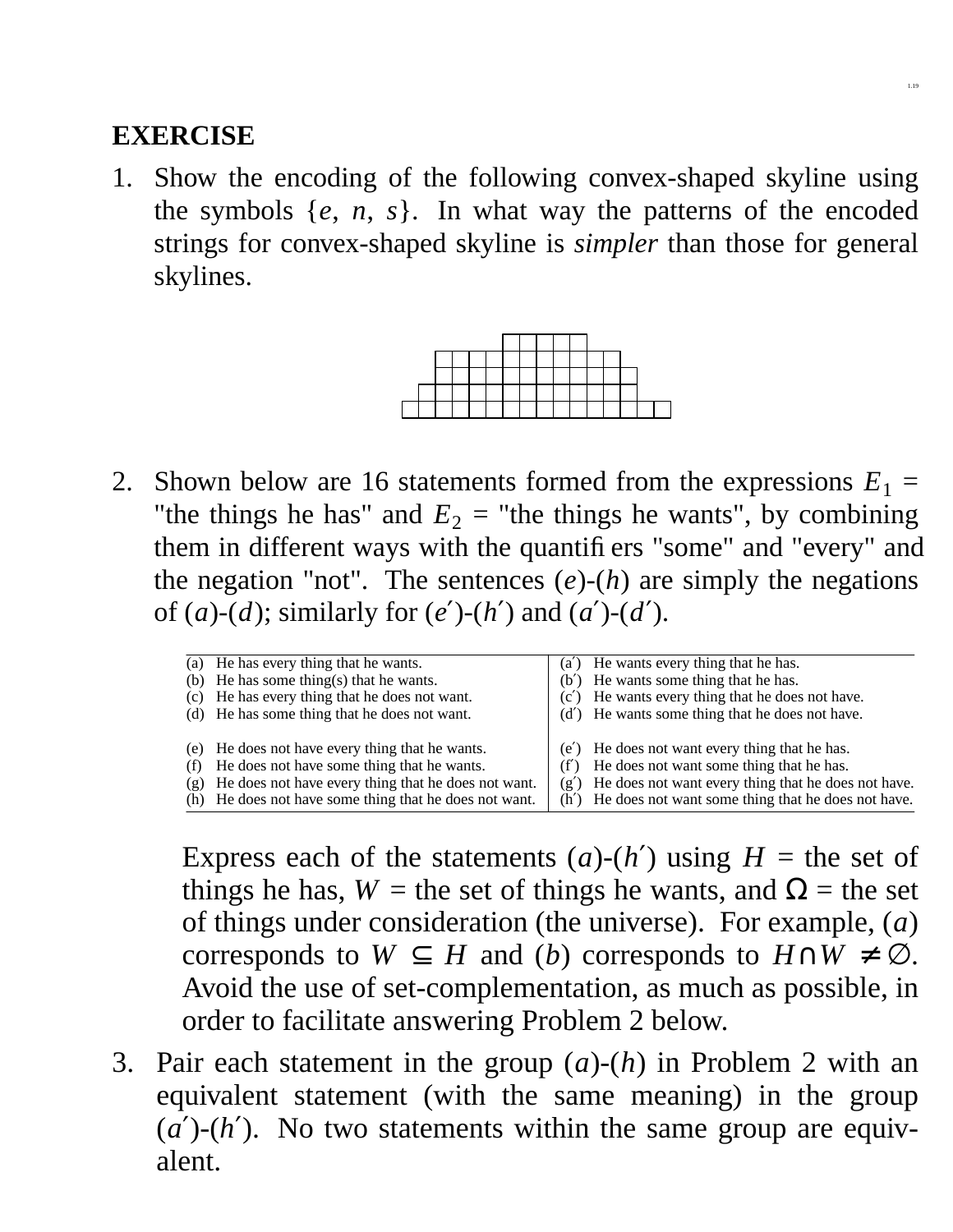- 4. Which of the statements (*a*)-(*h*) in Problem 2 can be combined to express that  $H = W$ ? Show such a combination.
- 5. Which of the following is a stronger statement (and hence is less likely to be true in a given situation)?
	- (a) Some student got full-marks for each homework in CSC-4890.
	- (b) For each homework in CSC-4890, some student got fullmarks for it.
- 6. Consider a class of CSC-4890 with 3 students  $\{S_1, S_2, S_3\}$  and 4 homeworks  $\{H_1, H_2, H_3, H_4\}$ . Draw lines between them to indicate who received full-marks for which homework(s) in such a way that only one of the above statements (i.e., the weaker one) holds.

$$
\begin{array}{ccc}\n & & & \mathcal{L} \\
\mathbb{S}_1 & & & \mathcal{L} \\
\mathbb{S}_2 & & & \mathcal{L} \\
\mathbb{S}_3 & & & \mathcal{L} \\
\mathbb{S}_3 & & & \mathcal{L} \\
\end{array}
$$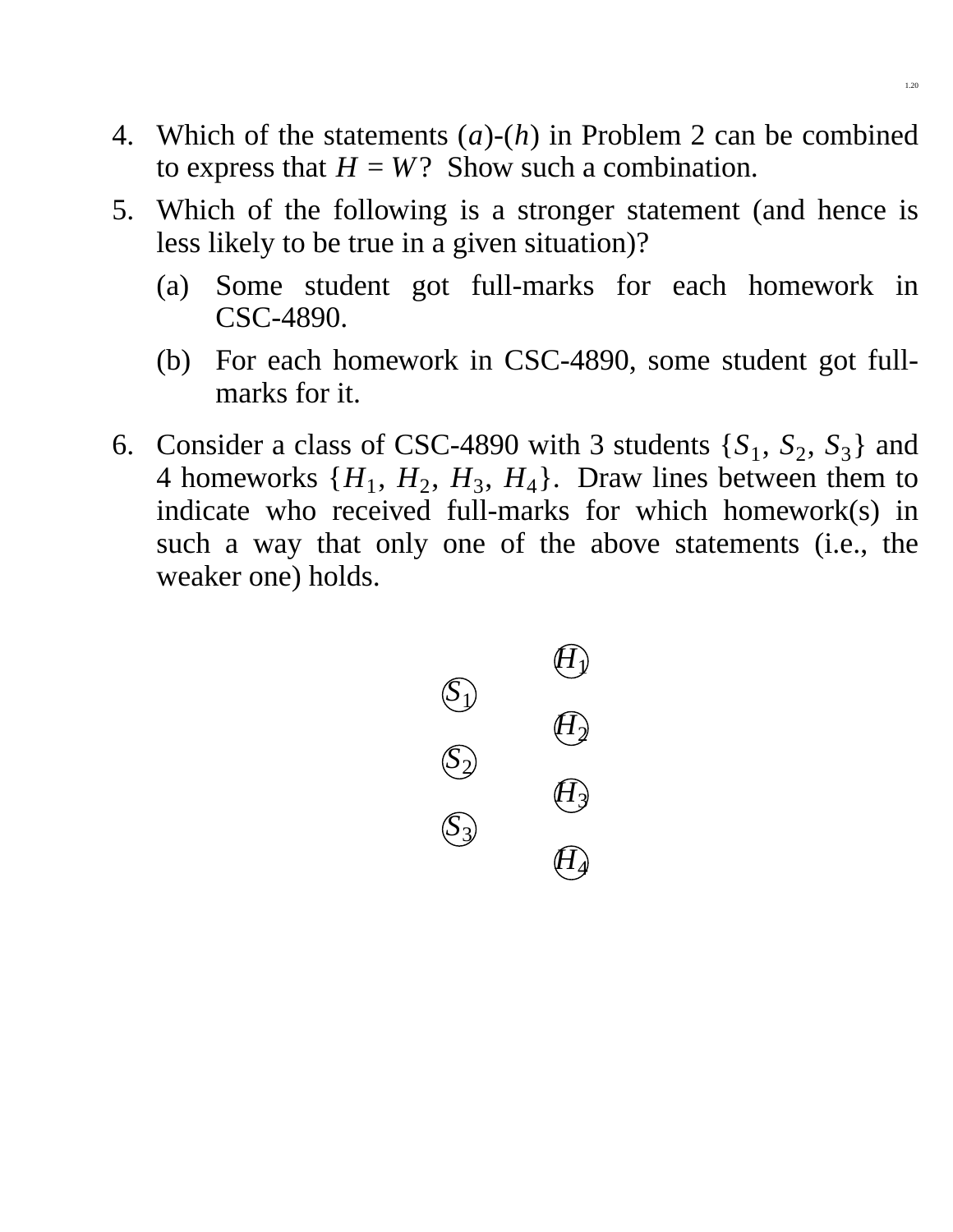## **COUNTABLE AND UNCOUNTABLE SET**

- **Finite:** The set is empty, or its elements can be listed as  $e_1$ ,  $e_2, \dots, e_n$  for some  $n \ge 1$ .
- **Countable:** The set is infinite, but all its elements can be listed in some order as first, second, etc:  $e_1, e_2, e_3, \dots$ .

To show that a set *S* is countable, you must find a way of listing all items of *S exactly* once.

- **Uncountable:** Infinite, but not countable; cannot be list its items as first, second, etc.
- **Example 1.** If  $\Sigma = \{a\}$ , then  $\Sigma^* =$  the set of all strings over  $\Sigma =$ {λ, *a*, *aa*, *aaa*, ⋅⋅⋅} is countable.
- **Example 2.** If  $\Sigma = \{a, b\}$ , then  $\Sigma^*$  is countable:

| $\lambda$  | a, b,      | aa, ab, ba, bb,<br>$4\quad 5\quad 6\quad 7$ | $\bullet$ .<br><br>$\bullet$ |
|------------|------------|---------------------------------------------|------------------------------|
| $length=0$ | $length=1$ | $length=2$                                  |                              |

### **Question:**

- •? Consider the set of all possible keywords, other special symbols  $(';', '', '', '', etc.),$  and the names of identifiers in a programming language. Is this set finite, countable, or uncountable?
- •? If *S* is countable, show that  $S^2 = \{(s_1, s_2): \text{each } s_i \in S\}$  is countable by giving a systematic listing of all elements of *S* 2 . (A similar argument shows that  $S<sup>n</sup>$  is countable for  $n \ge 2$ .)
- •? Show that  $S_1 \cup S_2$  is countable if  $S_1$  and  $S_2$  are countable.
- •? Show that the number of programs in a programming language is countable.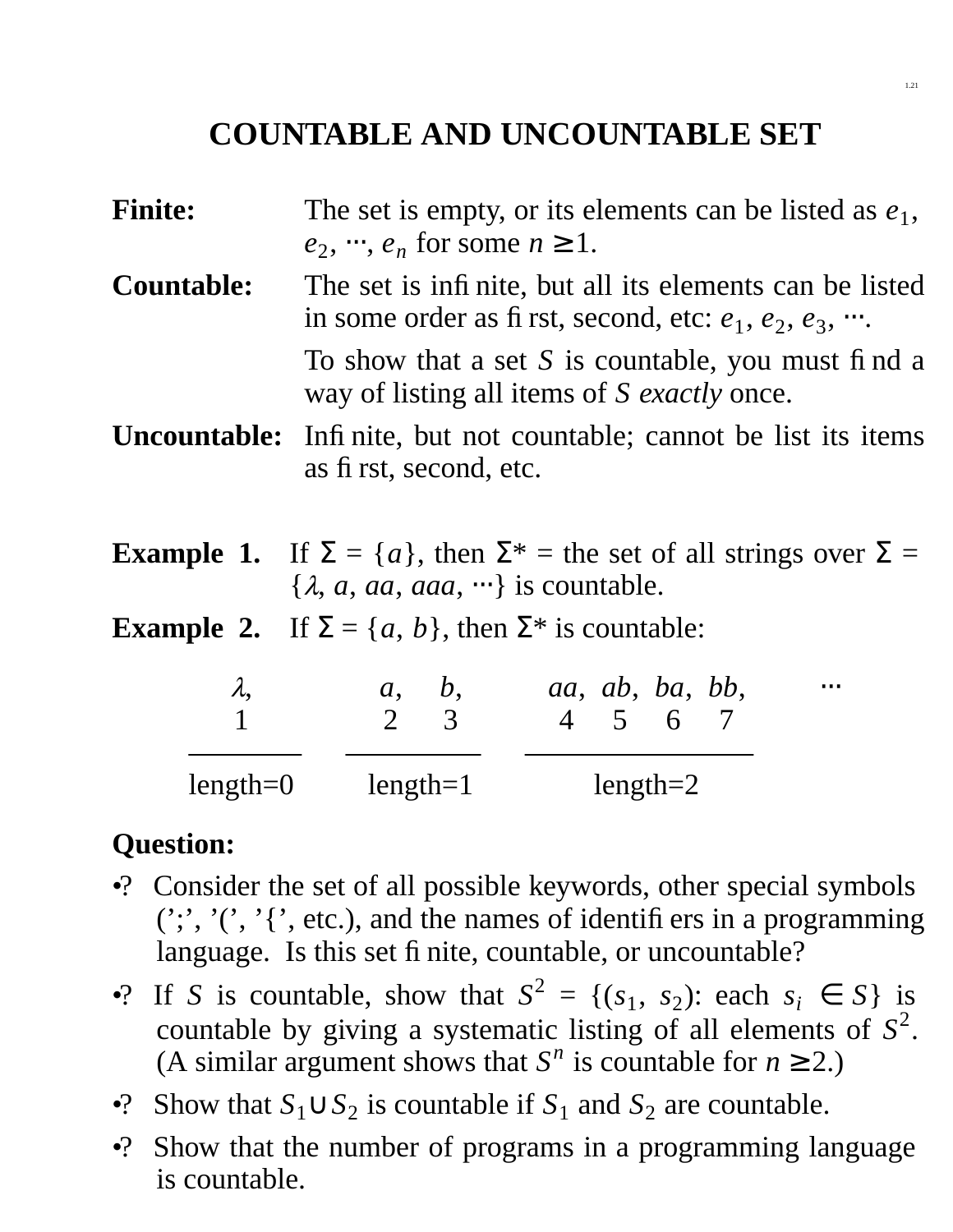# **AN UNCOUNTABLE SET**

The set *I* of all infinite sequences over  $\Sigma = \{a, b\}$  is uncountable.

- *I* is clearly an infinite set because we have the distinct sequences:  $x_n = a^n b b b \cdots, n \ge 1$ .
- If possible, suppose  $y_1, y_2, \dots$  is a listing of all sequences in *I*, and let

 $y_1 = a_{11}a_{12}...$  $y_2 = a_{21}a_{22}...$  (each  $a_{ij} = a$  or *b*)  $y_3 = a_{31}a_{32}...$ ⋅⋅⋅

The sequence  $z = \overline{a_{11}} \ \overline{a_{22}} \ \cdots$ , where  $\overline{a_{kk}} =$  $\perp$  $\left\{ \right.$  $\overline{r}$  $a,$  if  $a_{kk} = b$  $b$ , if  $a_{kk} = a$ 

differs from  $y_k$  in position *k* for each *k*. Thus, the listing  $y_1$ ,  $y_2$ , ⋅⋅⋅ cannot be a complete listing of the sequences in *I*.

A similar argument shows that the infinite sequences over any alphabet of size  $\geq 2$  is uncountable.

## **Question:**

- •? If  $y_k = a^k b b b \cdots$  for  $k \ge 1$ , then what is the sequence *z* constructed above? (Is  $z \neq y_k$  for each  $y_k$ ?)
- •? How many infinite sequences are there over  $\Sigma = \{a\}$ ?
- •? Will  $z = \overline{a_{11}} \ \overline{a_{21}} \ \overline{a_{31}} \ \cdots$  or  $z = \overline{a_{12}} \ \overline{a_{21}} \ \overline{a_{34}} \ \overline{a_{43}} \ \cdots$  work in the above proof? Are there finitely or countably or uncountably many sequences that are not included in the listing  $y_1$ ,  $y_2$ , ... above?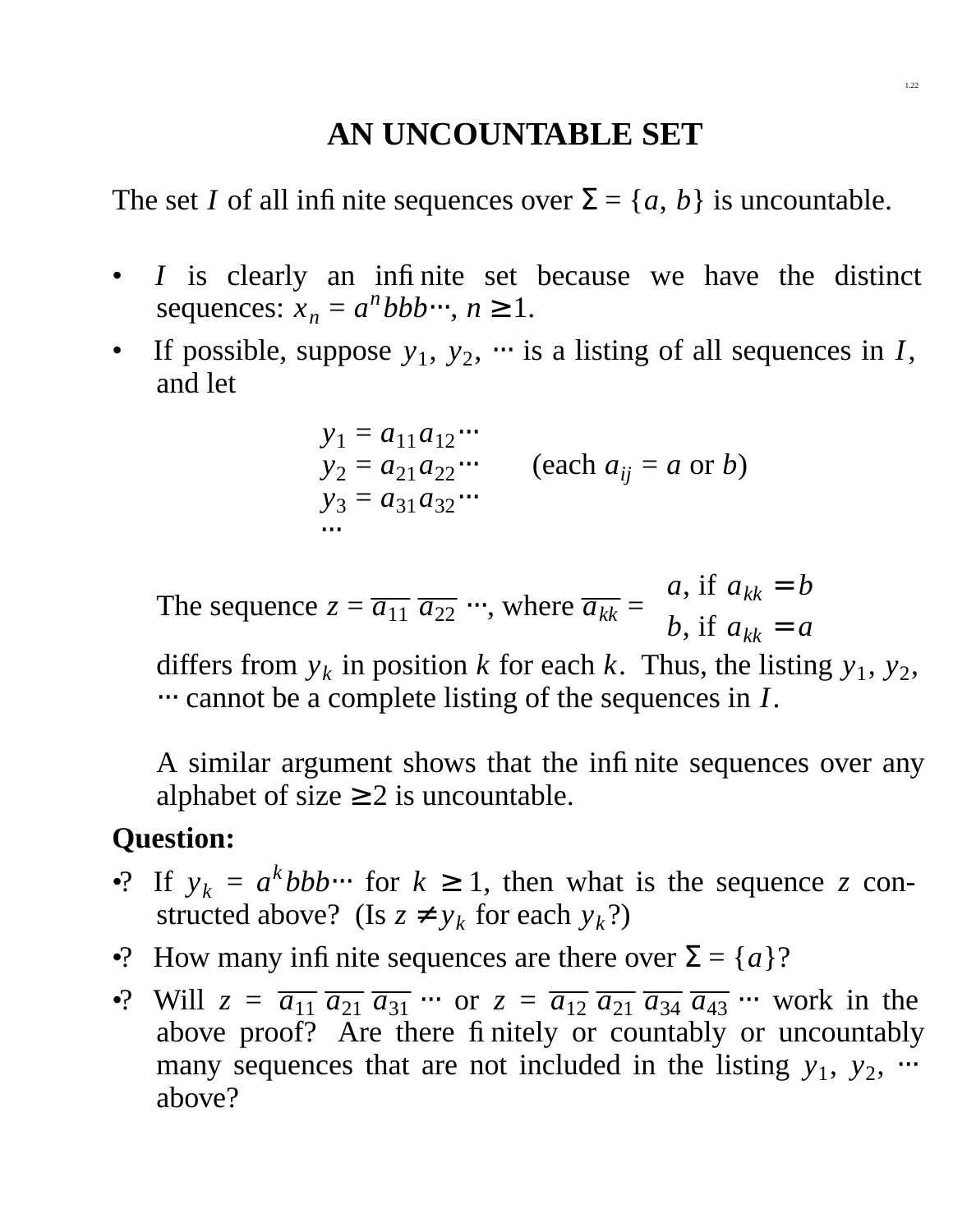1. One way to show that two finite sets  $S_1$  and  $S_2$  have the same size is to find an one-one and onto mapping from  $S_1$  to  $S_2$ . Use this method to show that the number of binary strings of length  $2k - 1$  with even number of 0's is the same as the number of binary strings of length  $2k - 1$  with odd number of 0's. (State in English what the mapping does to a string of length  $2k - 1$ with even number of 0's, and illustrate the mapping for the strings of length  $2k - 1 = 3$ .)

The same property also holds for strings of length 2*k*, but the proof requires a different kind of mapping. Find such a mapping in this case also. (Hint: one possible approach is to reduce the problem to strings of length  $2k - 1$  based on the leftmost bit being 0 or 1. There are other simple ways also.) Illustrate your mappings for  $k = 2$ .

(An alternate method of showing this is to show that for all  $m \geq$ 1, one has  $C_0^m + C_2^m + \cdots = C_1^m + C_3^m + \cdots$ .)

- 2. Let  $\Sigma = \{a, b, +, -\}$ , and  $L = \{x \in \Sigma^* : \text{the symbols } ' +' \text{ and } ' -' \}$ always appear paired-up as  $+$  or as  $-$  +, with no *a* or *b* in between the '+' and '−' of a pair}. Let  $f(n) = #$ (strings in *L* of length *n*). Show all strings of length 3. Prove or disprove that  $f(n+2) = 2[f(n+1) + f(n)].$
- 3. Consider the countable set  $N = \{1, 2, 3, \cdots\}$ , and let *S* be the set of all non-empty finite subsets of *N*. Find a one-to-one and onto mapping between the elements of *S* and the set of all binary strings ending in 1. Then, argue that *S* is countable. (Hint: First represent each subsets of a set of *n* elements by a binary string of length *n*. Some of these strings can be replaced by their initial parts without loosing any information.)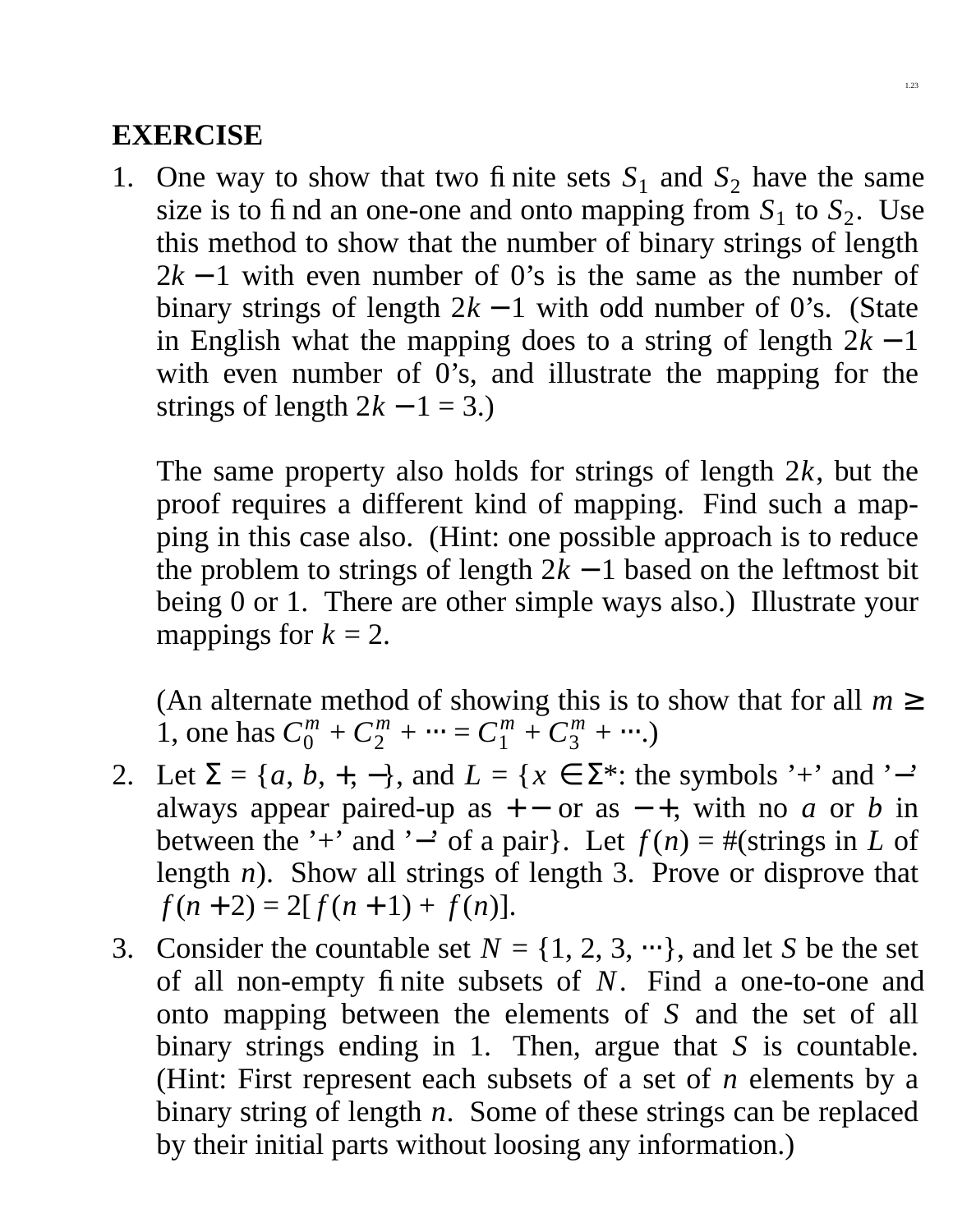- 4. Suppose  $f: S_1 \rightarrow S_2$  is an one-to-one and onto mapping between the sets  $S_1$  and  $S_2$ . Is it true that either both  $S_1$  and  $S_2$ are finite or both are countable or both are uncountable?
- 5. If  $S_1$  and  $S_2$  are two disjoint set, then what can you say about *S*1∪*S*<sup>2</sup> in each of the following cases?
	- (i) Both  $S_1$  and  $S_2$  are finite.
	- (ii)  $S_1$  is countable and  $S_2$  is finite.
	- (iii) Both  $S_1$  and  $S_2$  are countable.
	- (iv)  $S_1$  is countable and  $S_2$  is uncountable.
	- (v) Both  $S_1$  and  $S_2$  are uncountable.
- 6. The following listing shows that  $Q_{(0, 1)}$  = the set of all rational numbers in the interval (0, 1) is countable (here, *m* and *n* have no common factor in *m*/*n*):

1/2, 1/3, 2/3, 1/4, 3/4, 1/5, 2/5, 3/5, 4/5, 1/6, 5/6, ⋅⋅⋅

What is wrong in the following listing as an attempt to show that  $Q_{(0, 1)}$  is countable?

> $0.1, 0.2, 0.3, \dots, 0.9,$  $0.01, 0.02, 0.03, \dots, 0.09,$  $0.11, 0.12, 0.13, \dots, 0.19,$ 0.21, 0.22, 0.23, ···, 0.29,  $0.31, 0.32, 0.33, \dots, 0.39,$ ⋅⋅⋅ 0.91, 0.92, 0.93, ···, 0.99, ⋅⋅⋅

How can you modify it to show that  $Q_{(0, 1)}$  is countable?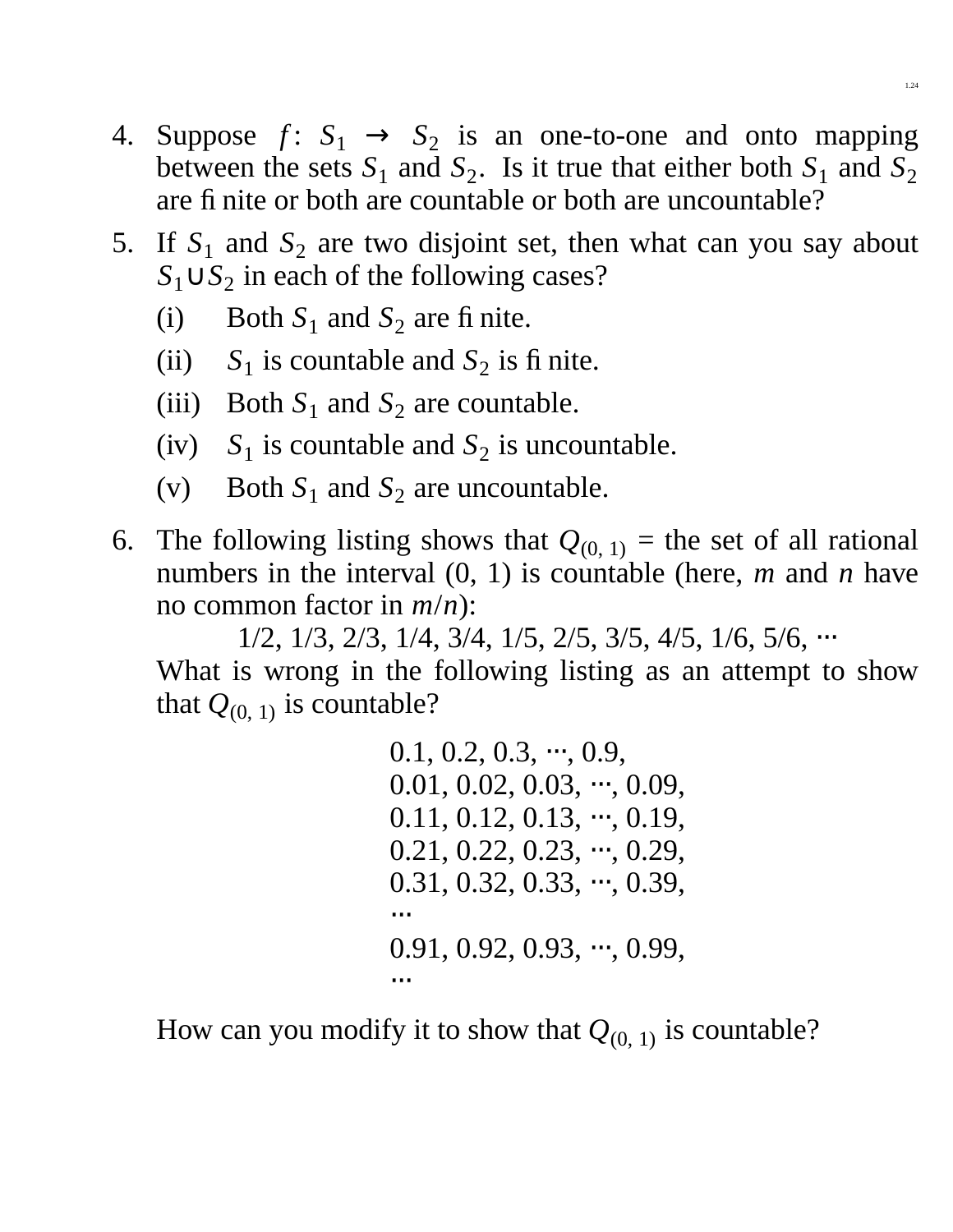# **STRINGS AND LANGUAGES**

## **(Finite) Alphabet:**

 $\Sigma = A f i$  *nite* (non-empty) set of symbols; e.g.,  $\Sigma = \{0, 1\}$ 

## **(Finite) string:**

- $x = a_1 a_2 ... a_n$ , each  $a_i \in \Sigma$ .
- $x = 110$  (= 6 in binary form); both  $x = 11$  and  $x = 011$  equal 3.

### **Notations:**

- $|x| = \text{length of } x$ ;  $|a_1 a_2 \cdots a_n| = n$  and  $|\lambda| = 0$ .
- $\Sigma^*$  = The set of all strings over  $\Sigma$ .

# **From An Infinite Sequence**  $X = a_1 a_2 a_3 \cdots$  to A Set of Strings:

- A *countable* set of fi nite strings:  $L_X = \{a_1, a_1a_2, a_1a_2a_3, \dots\}.$
- For any  $x, y \in L_X$ , one is an initial part (prefix) of the other.

# **Question:**

- •? Show  $L_X$  for  $X = 101101110\cdots$ .
- •? How can we get back *X* from  $L_X$  for any  $X$ ?
- •? Give another way of converting an *X* into a countable set of finite strings so that we can get back *X* from  $L_X$ . Also, give a conversion method that does not always work.

An infinite string *X* can be analyzed by analyzing the *infi* nite language  $L_X$ .

**Language:** A subset of  $\Sigma^*$  for some  $\Sigma$ .

**Question:** Can we have an uncountable language?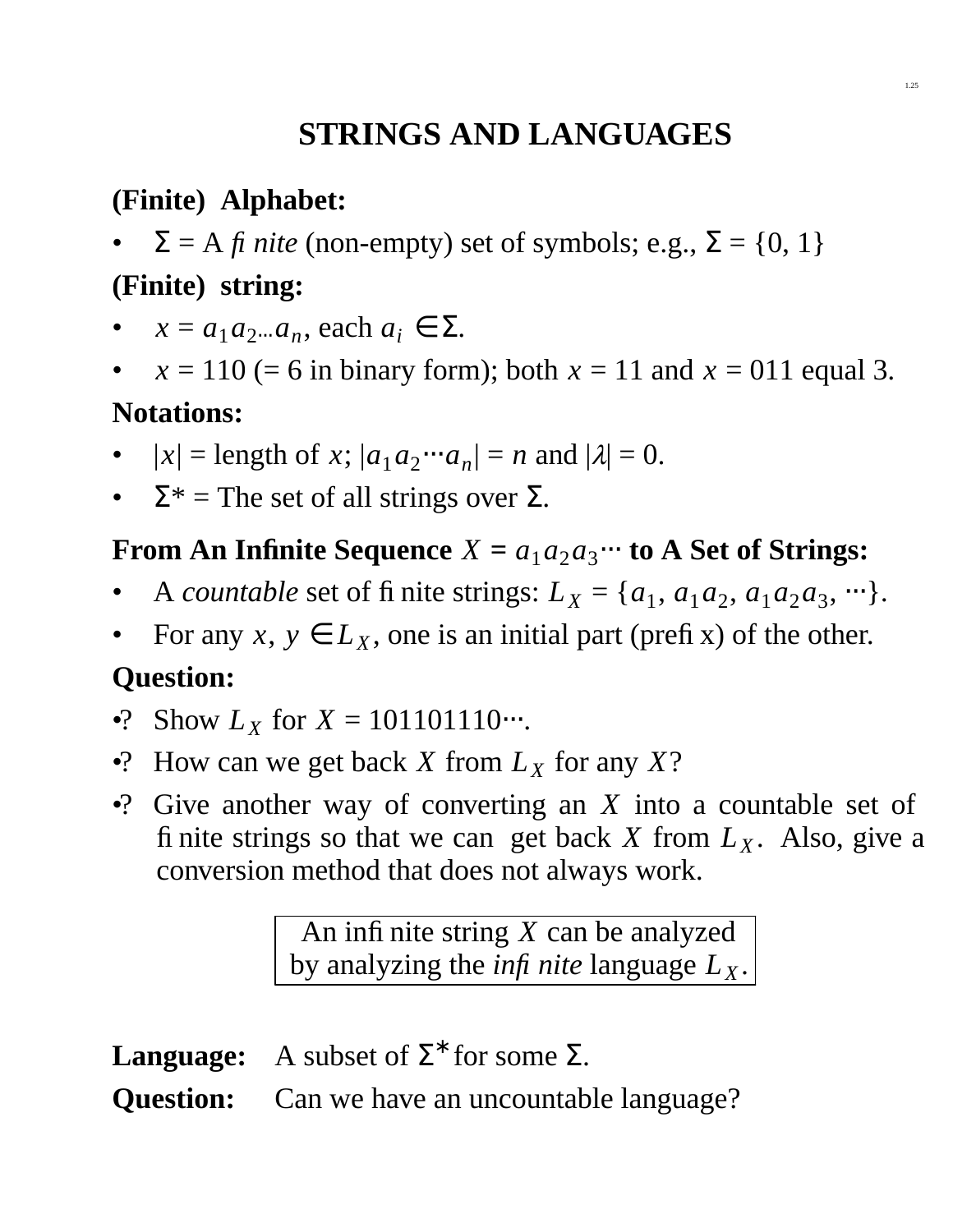- 1. What goes wrong if we associate with the sequence  $X =$  $a_1a_2a_3\cdots$  the set  $\{a_1, a_2, a_3, \cdots\}$ , i.e., the set of distinct symbols in *X*?
- 2. How can we associate with each finite set *S* of strings over an alphabet  $\Sigma$  a single infinite string  $X(S)$  in an one-to-one fashion (so that we can get back *S* from *X*(*S*))? (Hint: use a larger alphabet  $\Sigma'$  to construct  $X(S)$ .)
- 3. Repeat Problem 2 when  $|\Sigma| \ge 2$  using only the symbols of  $\Sigma$  in *X*(*S*). Explain your answer for  $S = \{10, 01, 101, 1001\}$ .
- 4. Using your solution to Problem 3, argue that one can do the same for a countable set *S* when  $|\Sigma| \ge 2$ .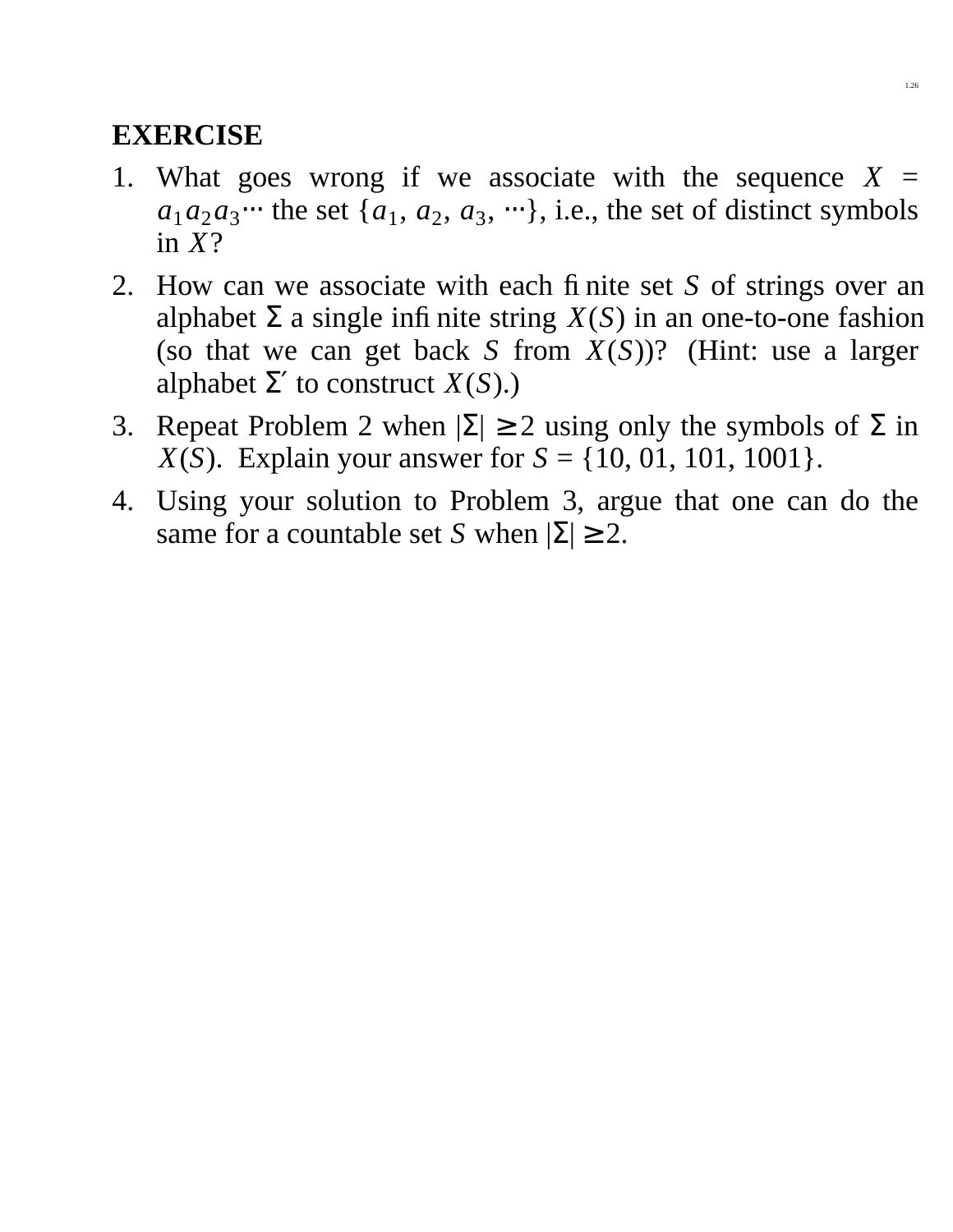• Each subset  $L \subseteq \Sigma^*$  is a language over  $\Sigma$ .

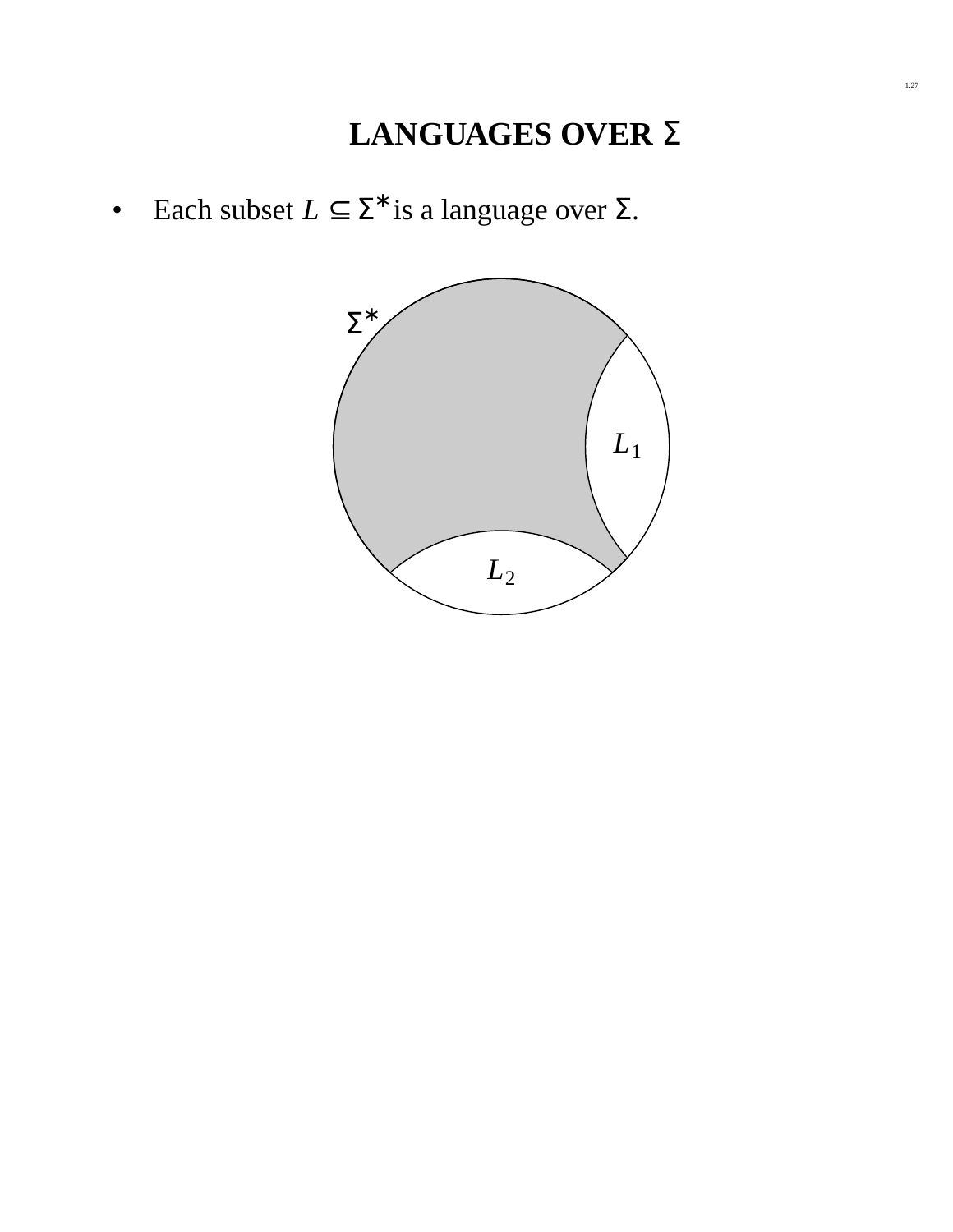## **COUNTABLE NUMBER OF FINITE LANGUAGES**

- 1. For non-empty and fi nite  $\Sigma$ ,  $\Sigma^*$  is countable:  $x_1, x_2, x_3, \dots$
- 2. For each  $n > 0$ , we can list all *fi nite* subsets of  $\Sigma^*$  which are of size *n* as illustrated below for  $n = 1$  and  $n = 2$ .

*n* = 1: {
$$
x_1
$$
}, { $x_2$ }, { $x_3$ }, ...  
*n* = 2: { $x_1$ ,  $x_2$ }, { $x_1$ ,  $x_3$ }, { $x_2$ ,  $x_3$ }, { $x_1$ ,  $x_4$ }, { $x_2$ ,  $x_4$ }, ...

#### **Question:**

- •? Describe the method used in listing the subsets for  $n = 2$ .
- •? Why is the following listing not valid for  $n = 2$ ?

 ${x_1, x_2}, {x_1, x_3}, {x_1, x_4}, \dots, {x_2, x_3}, {x_2, x_4}, \dots$ 

3. For  $n = 3$ , we first list all subsets of size *n* which uses items  $x_n$  $= x_3$  and those preceding it, then we list all subsets of size *n* which uses  $x_{n+1} = x_4$  and those preceding it, and so on.

 ${x_1, x_2, x_3}, {x_1, x_2, x_4}, {x_1, x_3, x_4}, {x_2, x_4, x_5, x_6},$ 

- 4. The same idea works for all  $n \geq 2$ .
- 5. Now we first write the subsets of various sizes  $n \geq 0$  as follows; for each  $n \geq 1$  we have a countable many subsets of size *n*.

| $n=0$ : | $S_{01} (\equiv \oslash)$ |          |          |          |
|---------|---------------------------|----------|----------|----------|
| $n=1$ : | $S_{11}$                  | $S_{12}$ | $S_{13}$ |          |
| $n=2$ : | $S_{21}$ ,                | $S_{22}$ | $S_{23}$ | $\cdots$ |
| $n=3$ : | $S_{31}$                  | $S_{32}$ | $S_{33}$ | $\cdots$ |
|         |                           | $\cdots$ | $\cdots$ |          |

Finally, we list all  $S_{ij}$ 's as follows: list all  $S_{ij}$  for a given  $i + j =$  $m \geq 1$ , for successive values of *m*.

 $S_{01}$ ,  $S_{11}$ ,  $S_{12}$ ,  $S_{21}$ ,  $S_{13}$ ,  $S_{22}$ ,  $S_{31}$ ,  $S_{14}$ ,  $S_{23}$ ,  $S_{32}$ ,  $S_{41}$ ,  $\cdots$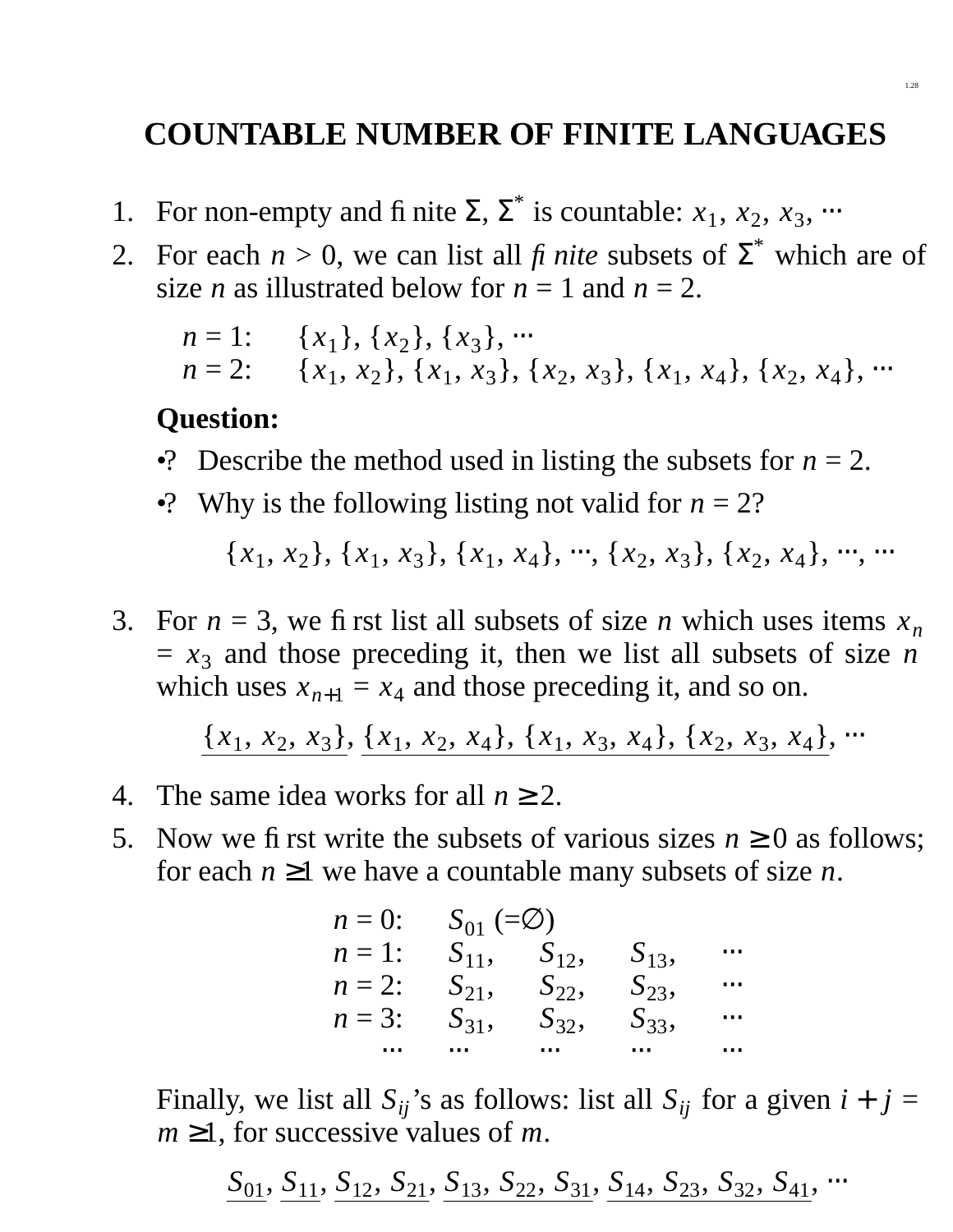1. What goes wrong if we try to apply the diagonal argument to show that the finite languages are uncountable by first associating an infinite binary sequence with each finite subset as illustrated below (where we take the *i*th term in the sequence to be 1 if  $x_i$  belonging to the subset and 0 otherwise)? Note that these sequences has only a finite number of 1's.

```
{x_1, x_2, x_6}: 1100010000<sub>·</sub>··
{x_2, x_5, x_6, x_8}: 0100110100<sub></sub>...
```
Show that a similar problem arises if we apply the diagonal argument to the infinite languages.

2. Show that the set of all infinite languages over  $\Sigma$  are uncountable.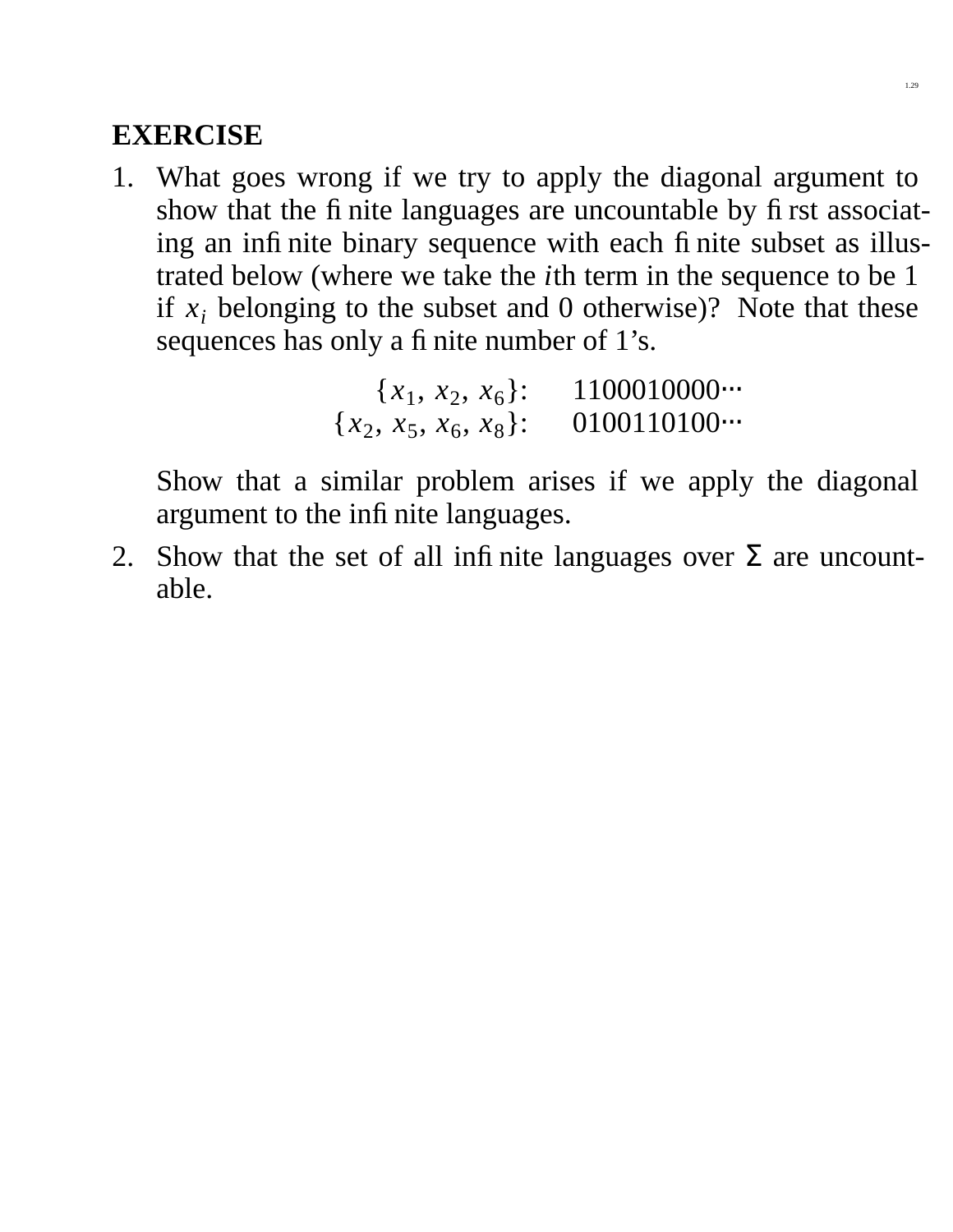# **UNCOUNTABLE NUMBER OF LANGUAGES**

- Let  $x_1, x_2, \dots$  be the strings in  $\Sigma^*$ , in some order, for an alphabet Σ.
- Given a language *L* over  $\Sigma$ , let  $B(L) = b_1 b_2 b_3 \cdots$  be the associated binary *sequence*, defined by

$$
b_i = \begin{cases} 1, \text{ if } x_i \in L \\ 0, \text{ otherwise.} \end{cases}
$$

| 1. $L_1 = \emptyset$ (empty language)                      | $B(L_1) = 000 \cdots$                    |
|------------------------------------------------------------|------------------------------------------|
| 2. $L_2 = \Sigma^*$                                        | $B(L_2) = 111$                           |
| 3. $L_3 = \{a, aaa\},\$                                    | $B(L_3) = 0101000$                       |
| with $x_n = a^{n-1}$ $(n \ge 1)$ and $\Sigma = \{a\}$      |                                          |
| 4. $L_4 = \{a, aaa\},\$                                    | $B(L_4) = 01000001000$                   |
| with $\Sigma = \{a, b\}$ and $x_1 = \lambda$ , $x_2 = a$ , | (Although $L_4 = L_3$ , $B(L_4) \neq$    |
| $x_3 = b, x_4 = aa, \cdots$                                | $B(L_3)$ because of different $\Sigma$ . |

**Question:** What is *B*(*L*) for  $L = \{a^n b^n : n \ge 1\}$ ,  $\Sigma = \{a, b\}$ , and the standard dictionary order listing of the strings in  $\Sigma^*$ .



There are uncountably many languages for any  $\Sigma$ .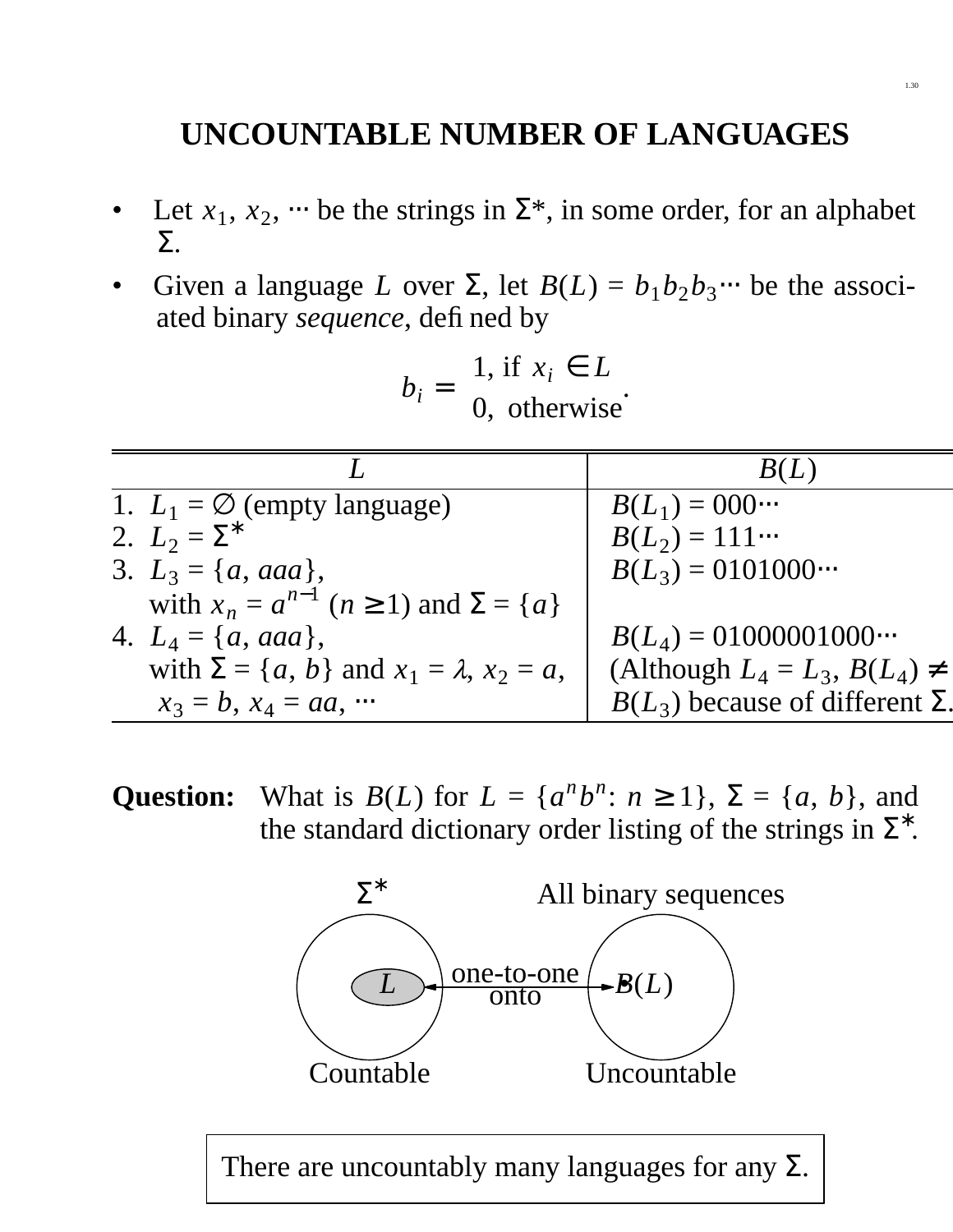## **COUNTABLE NUMBER OF LANGUAGES OF COMPUTATIONS**



- Not all  $L_i$  are distinct, and thus there are at most countably many distinct computation languages.
- Indeed, there are countably many distinct  $L_i$ 's of the form  $\{p^n\}$ ,  $n \geq 1$  for programs which simply prints the integer 1 some fixed *n* times ( $p =$ "print 1").
- The number of computation languages of programs is countable.

Most languages of the finite computation strings do not correspond to any program.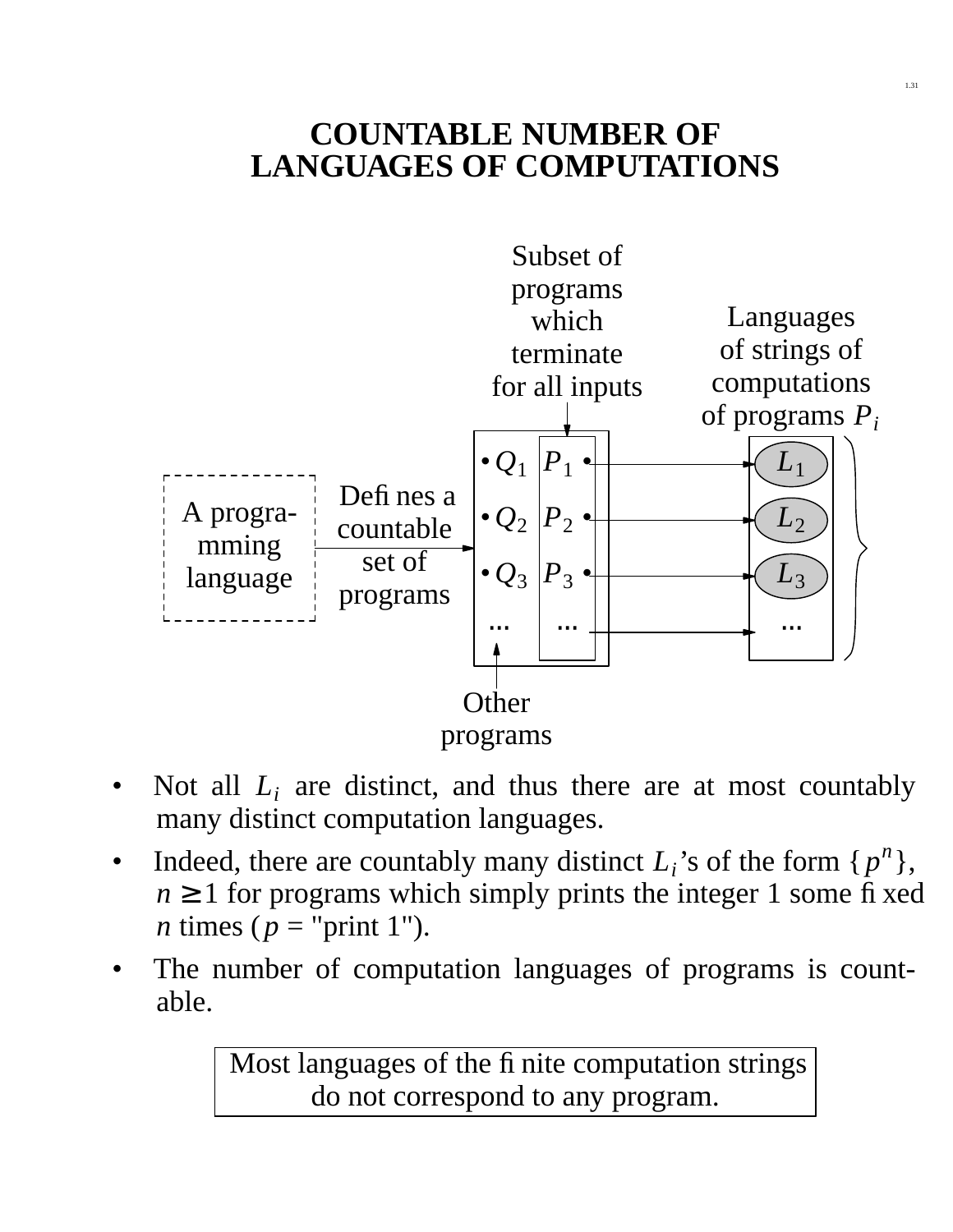1. Consider a program whose input consists of a non-empty string over  $\Sigma = \{d, w\}$ , where each *d* represents a deposit request of a unit amount and each *w* represents an withdraw request of a unit amount. The program outputs  $'$ +' for each successful deposit request and '−' for each successful withdraw request. Also, it prints '0' if a withdraw request fails because of unavailability of funds. Assume that there is no upper limit on the amount that can be deposited and that initial amount is 0. Which of the following are valid outputs:

$$
^{++-+}
$$
  
 
$$
^{++--}
$$
  
 
$$
^{++--0-}
$$
  
 
$$
^{++--0+}
$$
  
 
$$
^{--}
$$

Give a description of all output strings of the program; it should describe all outputs and only those. (Hint: Find a relationship with the valid *b*/*e* patterns.)

2. Consider the following variation of Problem 1. Assume that there is an upper limit of 3 for the amount held in deposit. Also, that the program outputs '1' for a failed deposit request. Is there a simple description of all output strings of the program?

> It is not possible, in general, to determine if two patterns-descriptions give the same set of strings.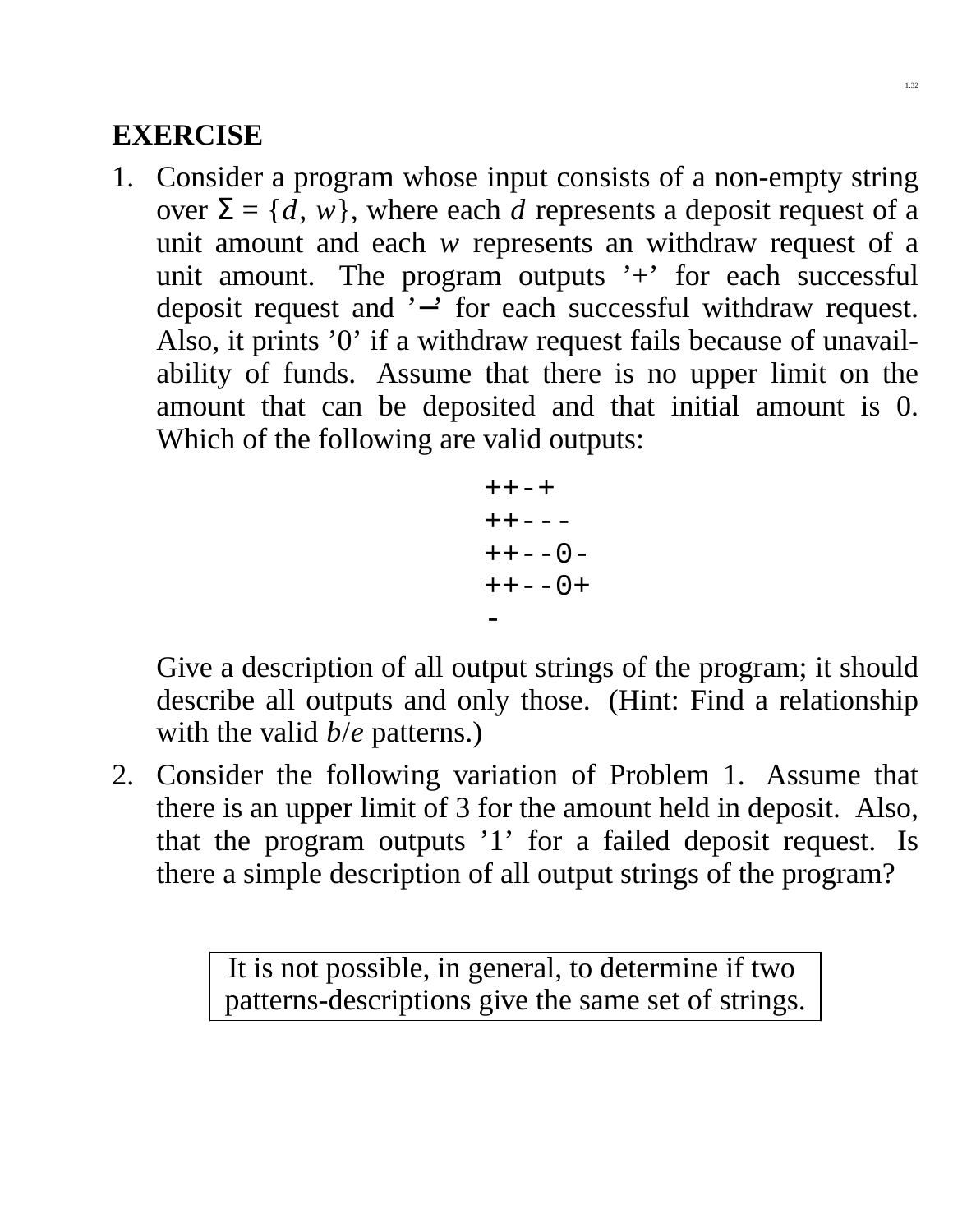## **COMBINATION OF PROGRAMS AND THEIR COMPUTATION PATTERNS**

- Programs *P* and *Q* take integer inputs: 1, 2,  $\cdots$  and we assume that each of them terminates for each input.
- *P* produces the computation-strings  $x_1, x_2, \cdots$  corresponding to the inputs  $1, 2, \dots$  in particular, the  $x_i$ 's need not be distinct.
- *Q* produces likewise the computation-strings  $y_1, y_2, \dots$

#### **Sequential Combination :** *P*: *Q* with inputs *m*: *n*

The parts *m* and *n* are processed by *P* and *Q* in that order.



*P*: *Q* has computation-strings  $x_1y_1$ ,  $x_1y_2$ ,  $x_2y_1$ ,  $x_1y_3$ ,  $\cdots$ .

$$
x_1 y_1 x_1 y_2 x_1 y_3 \dots
$$
  
\n
$$
x_2 y_1 x_2 y_2 x_2 y_3 \dots
$$
  
\n
$$
x_3 y_1 x_3 y_2 x_3 y_3 \dots
$$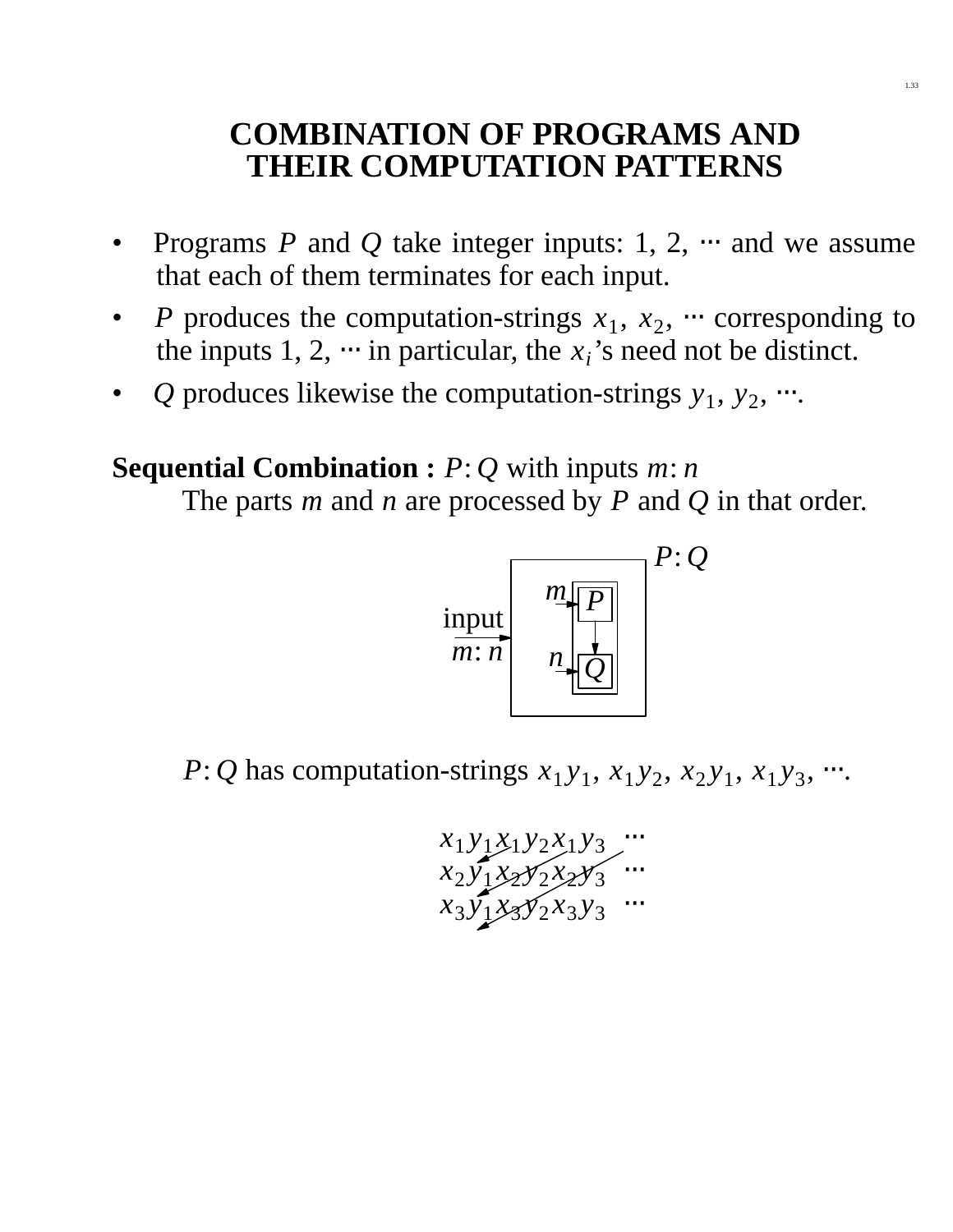1. Consider the or-combination *P*|*Q* of *P* and *Q*, where the inputs are *m*: *n* and  $m = 1$  or 2. For  $m = 1$ , the part *n* is processed by *P* and for  $m = 2$  the part *n* is processed by *Q*.



Argue that  $P|Q$  has the computation-strings  $x_1, y_1, x_2, y_2, \dots$ 

- 2. Consider a program *P* whose computation language consists of the strings  $\{b^m: m \ge 1\}$ . You can think of *P* being a loop, where the loop-body performs the operation *b*; the number *m* can be thought of as the input to *P*. Let *Q* be another program whose computation language consists of the strings  $\{a^n c^n : n \geq 0\}$ 1}. You can think of *Q* as having two loops, one loop following the other, with the loop bodies performing the operations *a* and *c*. The number *n* can be thought of as the input to  $Q$ ; each loop in *Q* involves *n* iterations of its loop-body. What is the computation language of the program where the body of the loop in *P* is replaced by *Q* (i.e., *Q* replaces the operation *b* in *P*)? What does an input for the new program consist of?
- 3. Let  $C(P)$  = the language of computations of a program *P*. What difficulties might arise in finding a program Q such that  $C(Q)$  is the complement of  $C(P)$ ?
- 4. Can you think of combining two programs *P* and *Q* in some other ways to produce different combinations of *C*(*P*) and *C*(*Q*)?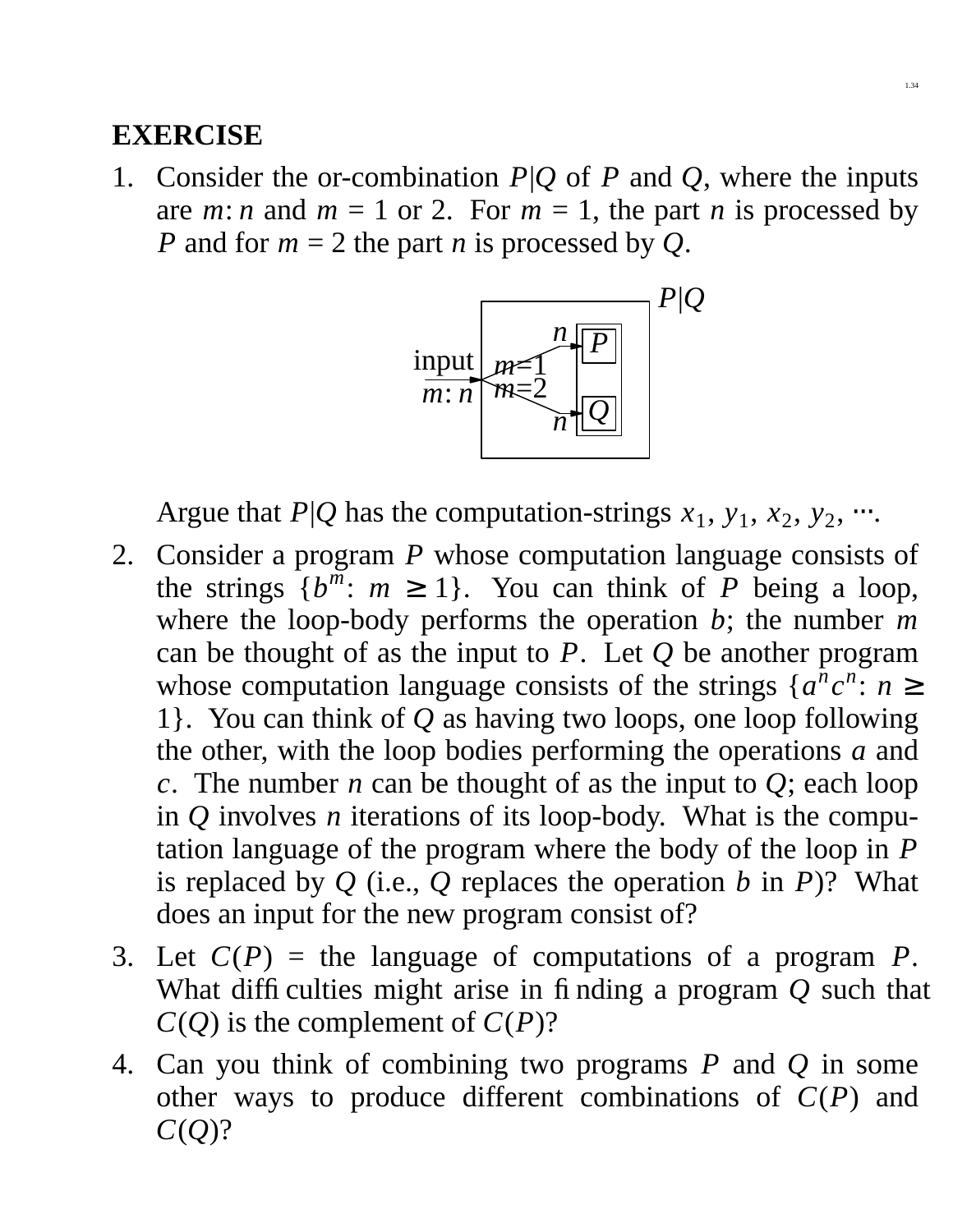# **DIFFERENT VIEWS OF AN ALGORITHM/COMPUTATION**

Input =  $x$  Algorithm Output =  $f(x)$ 

**View of a Mathematician** (non-computational):

- What is the nature of a functional relationship  $x \leftrightarrow f(x)$ ?
- − He is not so concerned with *how to compute* the value *f* (*x*) for a given  $x$ .

#### **View of a Programmer** (too low):

- How to compute  $f(x)$ ? What are the best choices for datastructures, subroutines and their parameters, organization of data files, etc. in reducing the computation time and memory space (perhaps reduce one by using more of the other)?
- How to improve readability of the program.
- − He is not so concerned with what sort of general "computing power" is *really* necessary to solve the problem. (A programmer uses whatever is available.)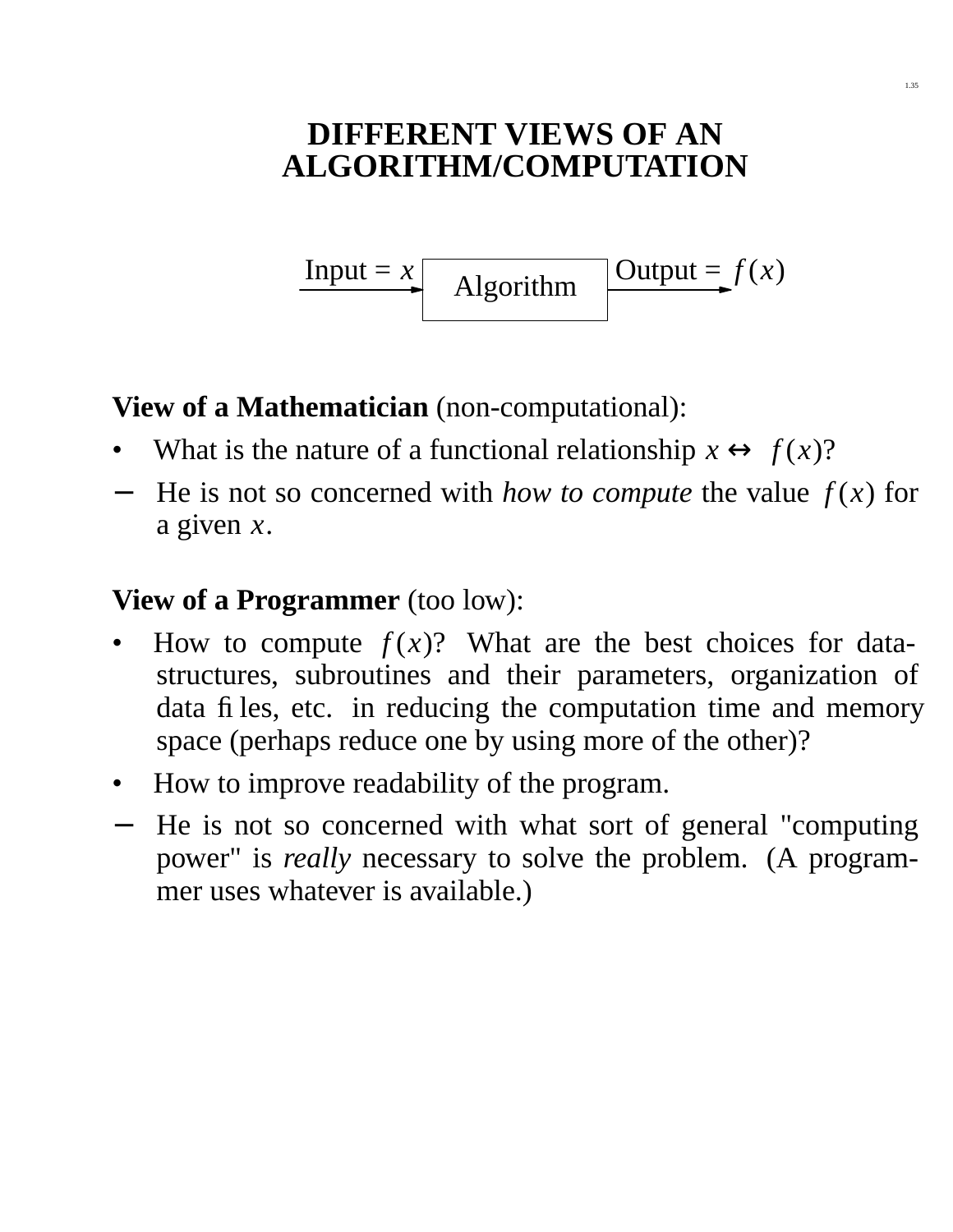# **CONTD.**

$$
Input = x \t\qquad{Algorithm} Output = f(x)
$$

**Our view** (focus on abstract/essential aspects of computation):

- Does it matter whether we read the input string from left to right vs. right to left?
- Can we compute  $f(x)$  without looking at any part of the input x more than once?
- Can we avoid saving some of the intermediate results in the computation, perhaps by using extra computation time, if necessary?
- If we must save the results of intermediate computations, is there any particular order in which we might use those results to our advantage?
- Can we put limits on the number of intermediate results saved in terms of the size of the input and/or output?
- Can we distinguish between different "phases" in the computation? What would constitute such a phase? How many such phases are needed?
- Can we classify computation problems in some way based on the above issues? What are some typical problems in the various classes? How do we show which class a particular problems belongs to?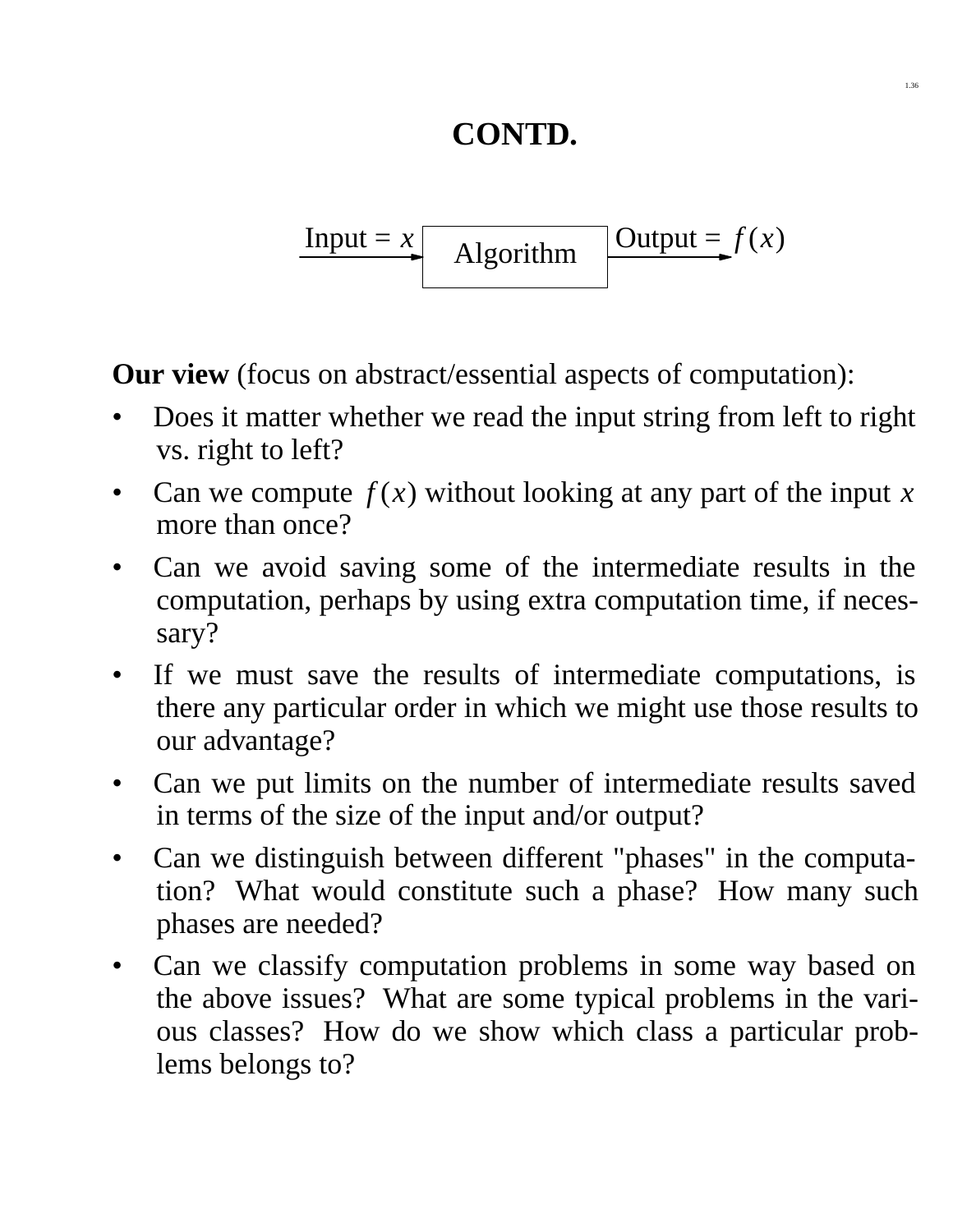# **COMPLEXITY OF ORDINARY MULTIPLICATION METHOD**

• Requires(1) repeated reading of parts of input, and (2) saving all intermediate results.

|          |                 |                     |     |       | 5 1 9 3 ( $m = 4$ digits)               |
|----------|-----------------|---------------------|-----|-------|-----------------------------------------|
|          |                 |                     |     | 2 2 7 | $(n=3 \text{ digits})$                  |
|          |                 | 3 6 3 5             |     |       |                                         |
|          |                 | $1 \t0 \t3 \t8 \t6$ |     |       | $(\leq (m+1)n = mn + n \text{ digits})$ |
| $\Omega$ | $\overline{3}8$ |                     | - 6 |       |                                         |
|          |                 |                     |     |       | 7 8 8 1 1 $(\leq m+n \text{ digits})$   |

## **Question:**

- •? Can we avoid saving some of the intermediate results, say, by computing one row at a time after the first row and adding that row to the first row? Will it affect the computation time?
- •? Is there a way to compute the successive digits of the final result from right to left without computing the intermediate rows (as was done above)?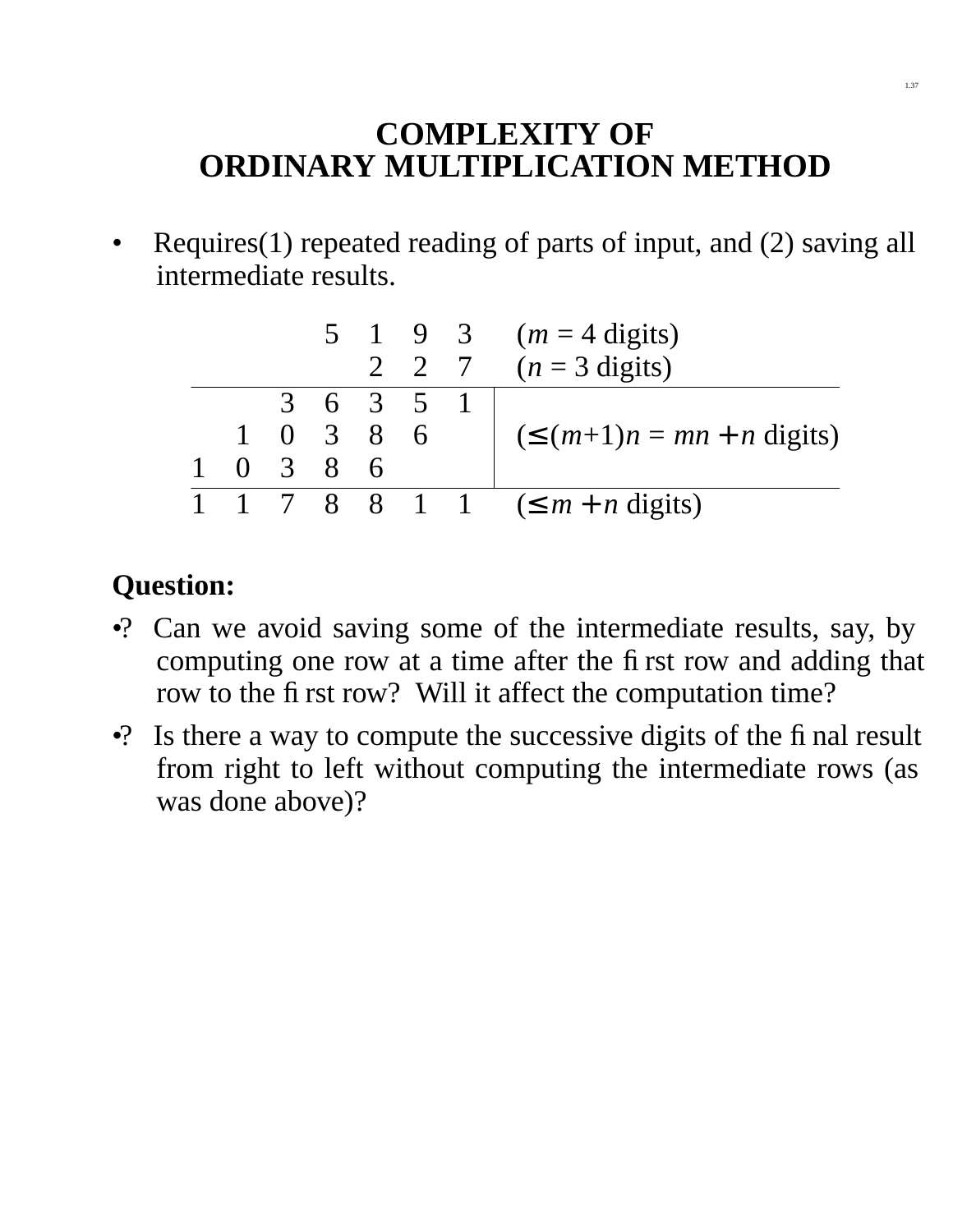# **WHAT CAN OR CANNOT BE COMPUTED?**

• Is the number of  $0$ 's in a binary string even?

| 100101 | no  |
|--------|-----|
| 10011  | yes |

As we examine each symbol from left to right, say, we ignore the 1's and pair up the 0's. If there is an unpaired zero at the end, then the number of zero's is odd; otherwise, it is even.



**Question:** What must be remembered from the symbols already seen?

• A slightly more complex problem: Are there more 0's than 1's in a given binary string? This cannot be done by FSM, but can be done using a push-down automata(PDA).

**Question:** How much memory do we need? It depends on the length of the input string; longer the input string, more we need to remember, unlike problem (1) above.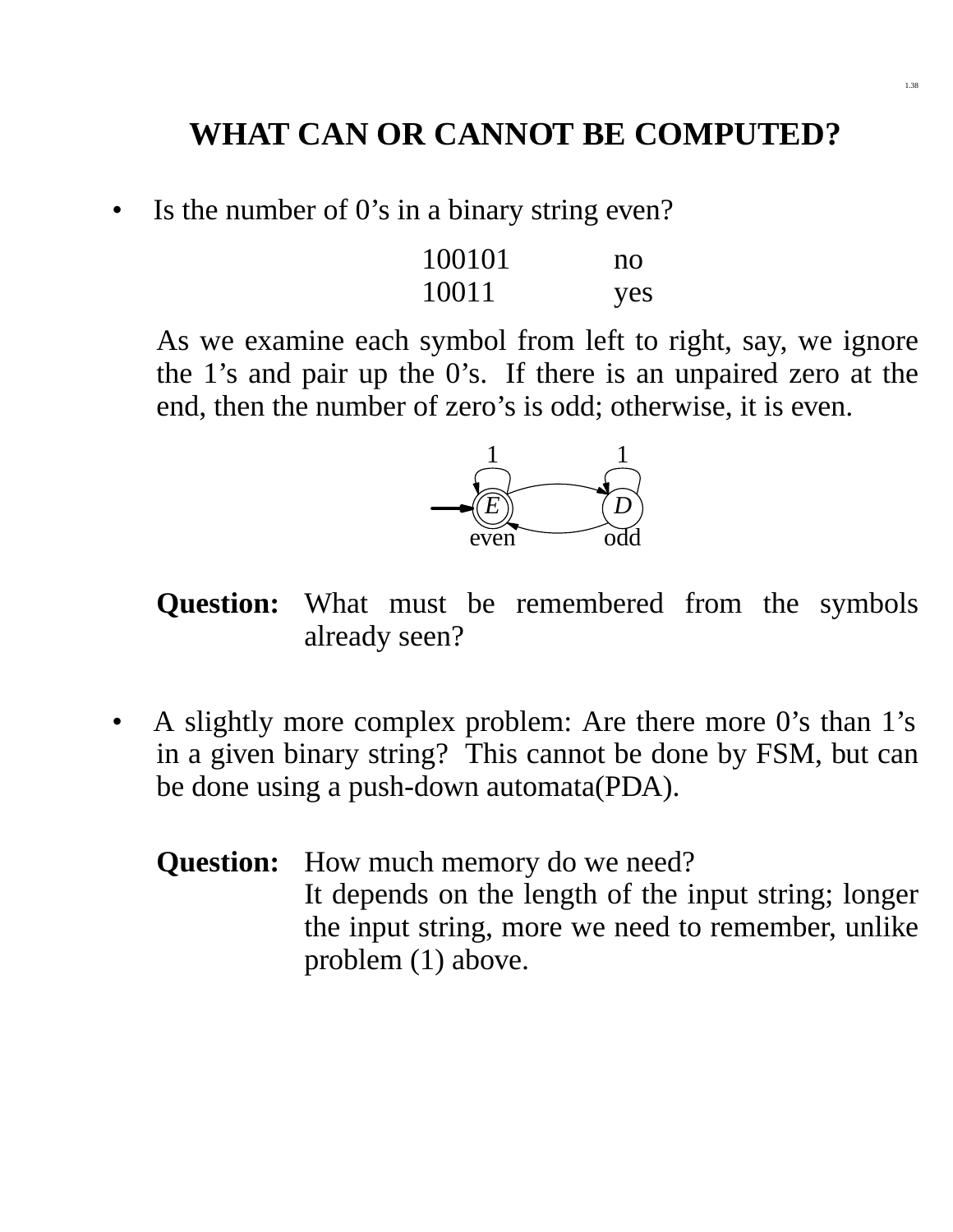## **COMPUTING AN ANSWER vs. VERIFYING A PROPOSED ANSWER**

| The addition problem: | 37<br>$1\,2$ |               | 37<br>$1\,2$ |              |
|-----------------------|--------------|---------------|--------------|--------------|
|                       |              | ? ? (compute) |              | 4 9 (verify) |

- Both the computation and the verification of a given sum are easily done from right to left. (An FSM can do it.)
- The only memory needed is the "carry" and the table of the sum of two digits. The size of memory is *not dependent* of the input size.
- It is *not possible* to compute the sum from left to right. A "carry" generated some place arbitrarily far to the right might require modification of sum-digits computed earlier in left-toright fashion, and these digits must be remembered.

| 19999                  |  |  |
|------------------------|--|--|
| 1 0 0 0 1              |  |  |
| $\overline{3}$ 0 0 0 0 |  |  |

• It is, however, *possible to verify* the correctness of a proposed sum in the left-to-right direction. We need only to remember whether a carry is to be generated.

| <b>An alternative form:</b> | $37+12=49$ | (verify a given sum) |
|-----------------------------|------------|----------------------|
|                             | $37+12=?$  | (compute sum)        |

- No FSM or PDA can handle two arbitrary integers in this form, either for computing the sum or for verifying a given sum.
- One must go back and forth to "pair up" the corresponding digits to the left and to the right of the  $+$  symbol to compute the sum-digits.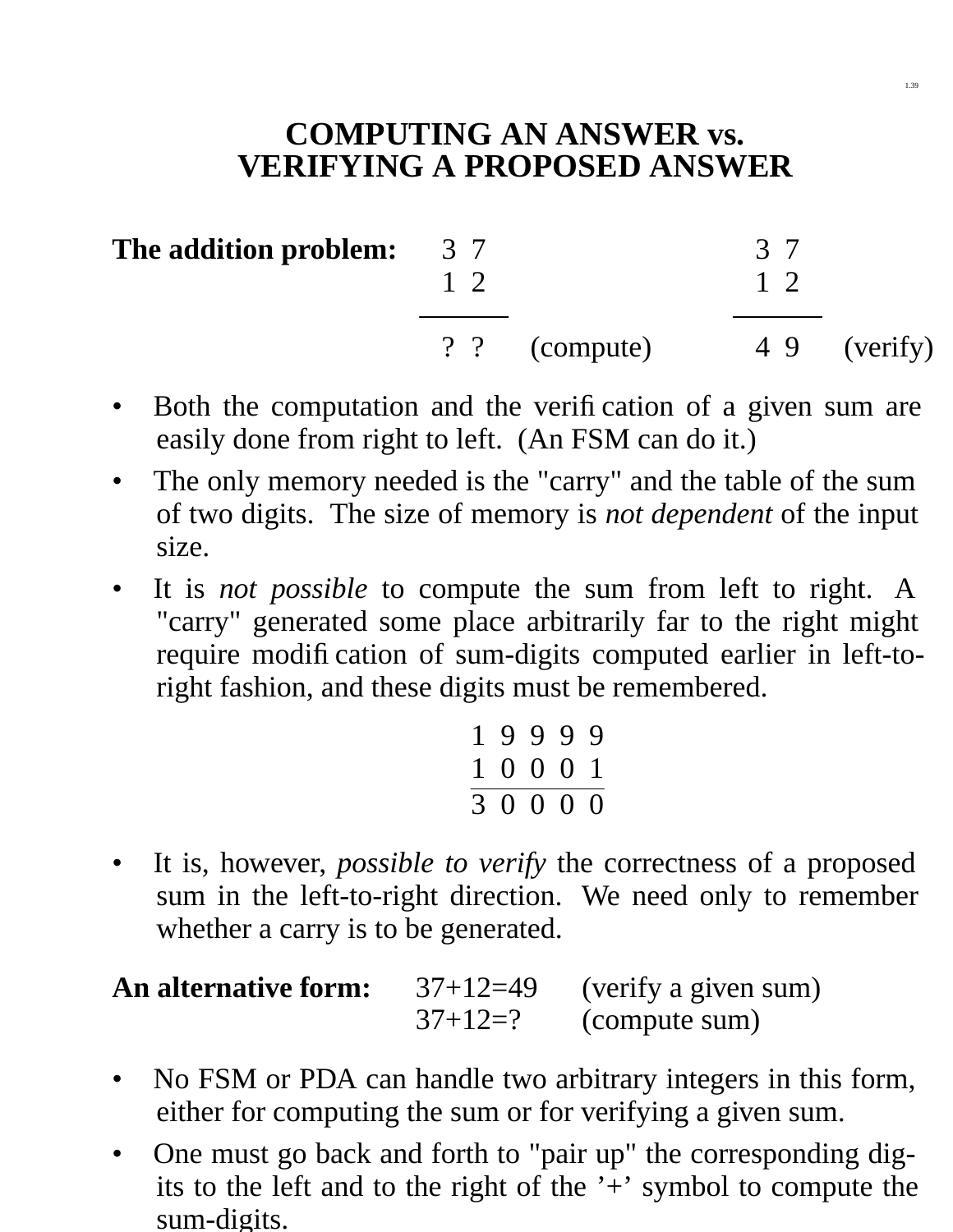## **IMPORTANCE OF PROBLEM REPRESENTATION**

- A change in the representation of a problem may make it more difficult to solve or even unsolvable.
- Two main tasks in a computation,
	- (1) Which pieces of information are to be combined at any stage of a computation; this is part of algorithm design.
	- (2) How to locate the required information at each stage of computation; doing it efficiently is data-structure design.

and both can depend on problem-representation.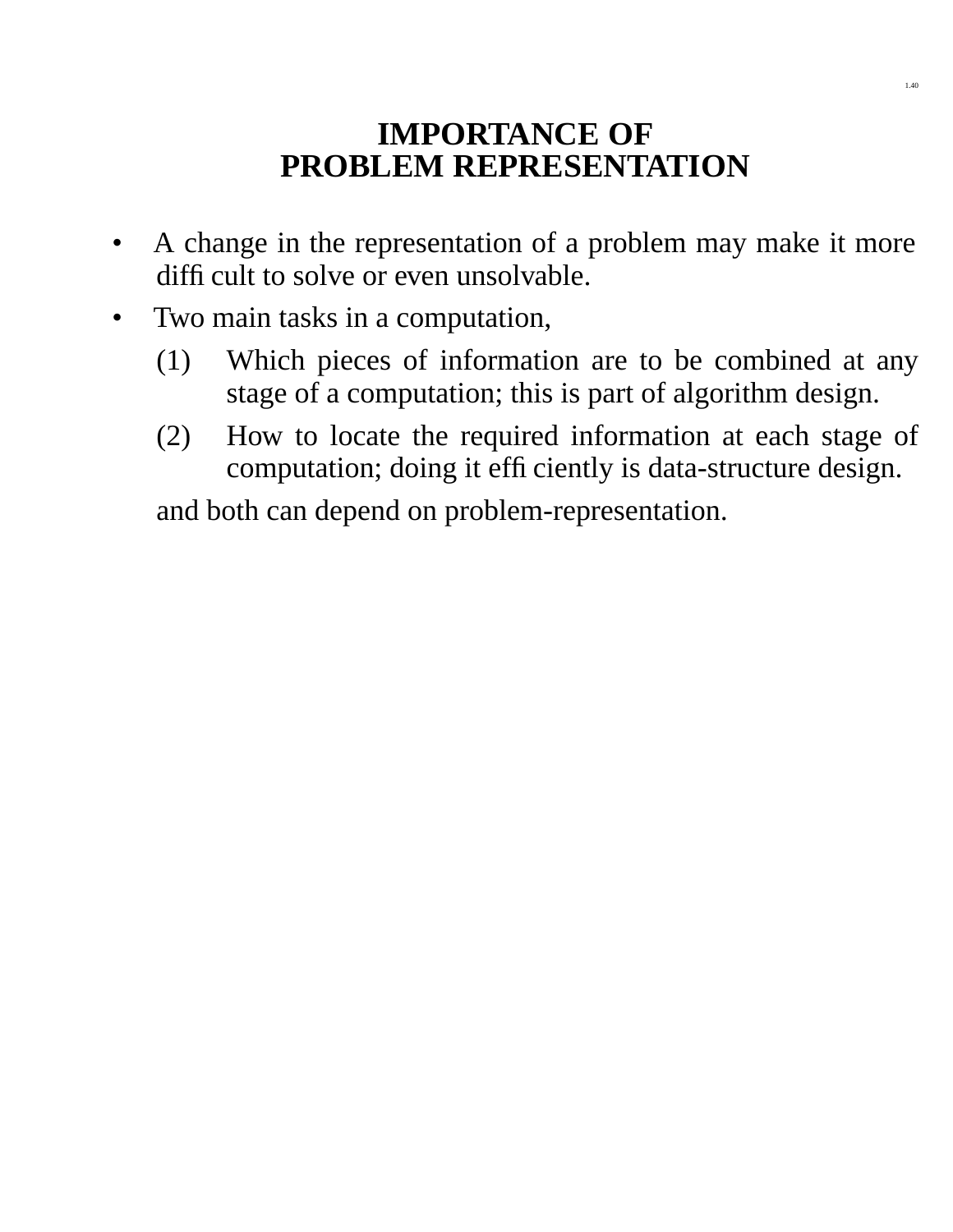## **EXAMPLES OF INPUT-OUTPUT ALPHABETS**

- $\Sigma_1$  = Input alphabet;  $\Sigma_2$  = Output alphabet
- An alphabet symbol  $=$  unit of information that can be processed (input and output).
- 1. For the addition-computation problem in the form: 13182+57

$$
\Sigma_1 = \{0, 1, 2, \dots, 9, +\}; \qquad |\Sigma_1| = 11
$$
  
and  $\Sigma_2 = \{0, 1, 2, \dots, 9\}; \qquad |\Sigma_2| = 10$ 

2. For the addition-verification problem in the form: 13182+57=13239

$$
\Sigma_1 = \{0, 1, 2, \dots, 9, +, =\}; \qquad |\Sigma_1| = 12
$$
  
and  $\Sigma_2 = \{y, n\}; \qquad |\Sigma_2| = 2$ 

3. For the addition-computation problem in the form:  $\big($  $\setminus$ 1 0  $\overline{a}$  $\bigg)$  $\big($  $\setminus$ 3 0  $\overline{a}$  $\big)$  $\big($  $\setminus$ 1 0  $\overline{\phantom{a}}$  $\big)$  $\big($  $\setminus$ 8 5  $\overline{\phantom{a}}$  $\overline{\phantom{a}}$  $\big($  $\setminus$ 2 7  $\overline{a}$  $\overline{\phantom{a}}$ 

$$
\Sigma_1 = \{ (i, j): 0 \le i, j \le 9 \}; \qquad |\Sigma_1| = 100
$$
  
and  $\Sigma_2 = \{ 0, 1, 2, ..., 9 \}; \qquad |\Sigma_2| = 10$ 

4. For the addition-verification problem in the form (the third item in the triplets give the sum-digits):

$$
\binom{1}{0} \binom{3}{0} \binom{1}{0} \binom{8}{3} \binom{2}{7}
$$
  
\n
$$
\sum_{1} = \{(i, j, k): 0 \le i, j, k \le 9\}; \quad |\Sigma_{1}| = 1000
$$
  
\nand  $\Sigma_{2} = \{y, n\}; \quad |\Sigma_{2}| = 2$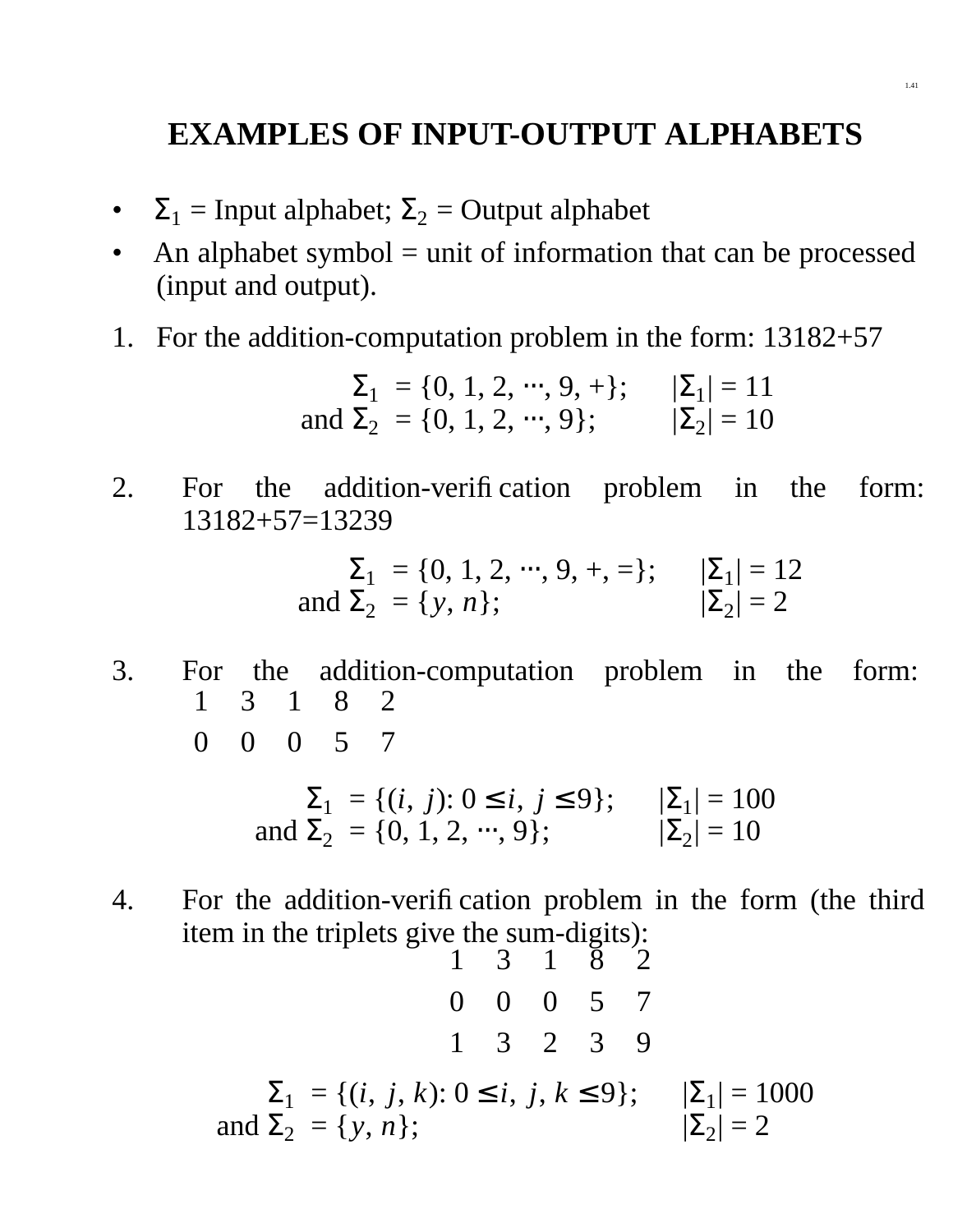# **THREE MAIN COMPUTATION MODELS**

| <b>Machines</b>                                                 | Restrictions on external memory<br>size and access           |
|-----------------------------------------------------------------|--------------------------------------------------------------|
| Finite-state Automata (FSA),<br>the simplest model              | Zero external memory                                         |
| Push-down Automata (PDA),<br>intermediate between FSA<br>and TM | Linearly bounded (in input)<br>length) and restricted access |
| Turing machine (TM),<br>most general model                      | Unrestricted size and access                                 |



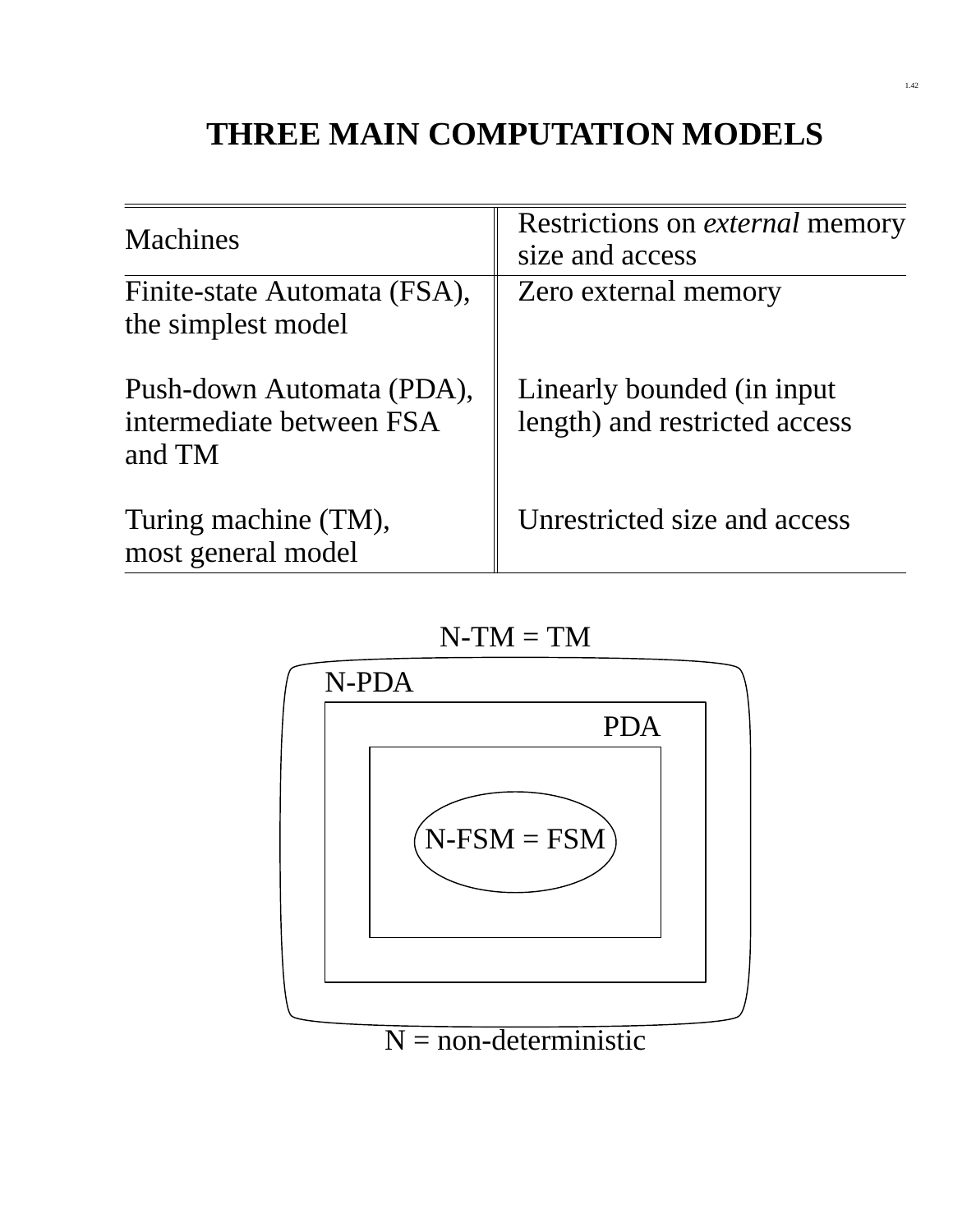## **UNIVERSAL TURING MACHINE (PROGRAMMABLE MACHINE)**

- A computer program *P* (in any programming language) is simply a description of a Turing machine *MP*.
- A computer is a special machine, which can simulate (behave) like machine  $M<sub>P</sub>$  given the description  $P$ .

The computer itself is a very special TM, called a *universal* TM; it is actually a practical approximation, limited by its finite memory size, of an abstract universal TM.

• There is no other machine (screw-driver, telescope, automobile, spaceship) built/conceived by man or observed in nature having this sort of "universal" property.

| Input | $M_P$        | Output       |
|-------|--------------|--------------|
| Input | $y = f_P(x)$ |              |
| Input | Code of P    | Output       |
| $x$   | Universal TM | $y = f_P(x)$ |

- This universal nature of a computer allows us to use it in every application:
	- Robotics, manufacturing, chemical process control
	- − Automobile, aircraft design
	- Design of genetically engineered bacteria and drugs
	- Text/document processing
	- − Communications, etc.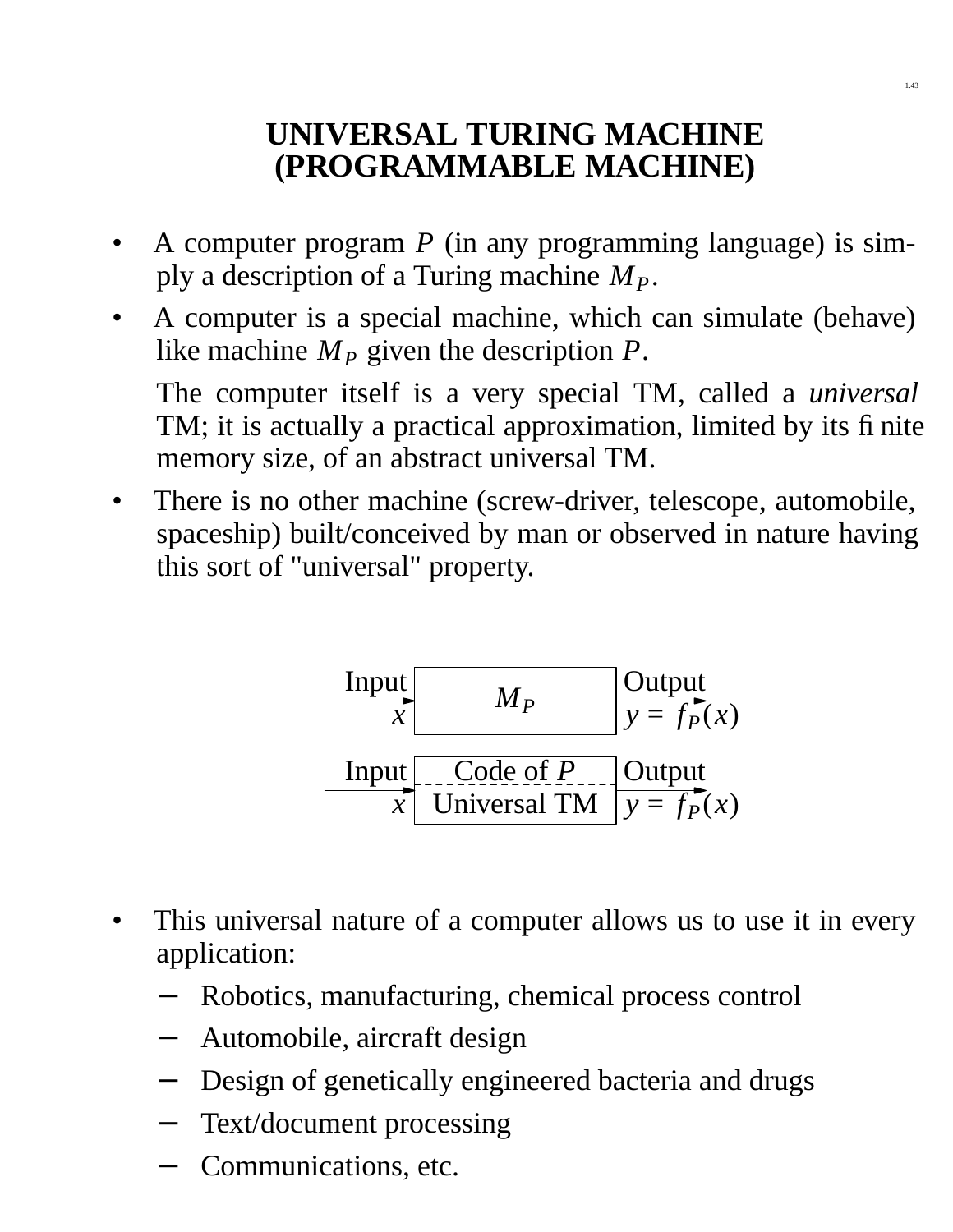- 1. Can a universal TM solve the Halting Problem?
- 2. Does the following program halt for all inputs  $m \geq 0$ .

```
1. n=1;2. read(m);Repeat the following:
3. n = n+1;4. m=m/n; //integer division
5. m = m*ni;
6. until m = 0;
```
- 3. Show that for each  $k \ge 1$ , there is some  $m = m_k$  such that the program has exactly *k* iterations of the loop; do this by giving an algorithm to compute the smallest  $m_k$ . Illustrate your algorithm for the case of  $\bar{k} = 13$ . Give a lower bound for the number of loop-iterations if  $m = k!$ ; what is the connection between this result and the existence of  $m_k$  for each  $k \ge 1$  in terms of which result implies the other?
- 4. Explain the statement "Computation, i.e., its result can be thought of as a transformation of strings to strings".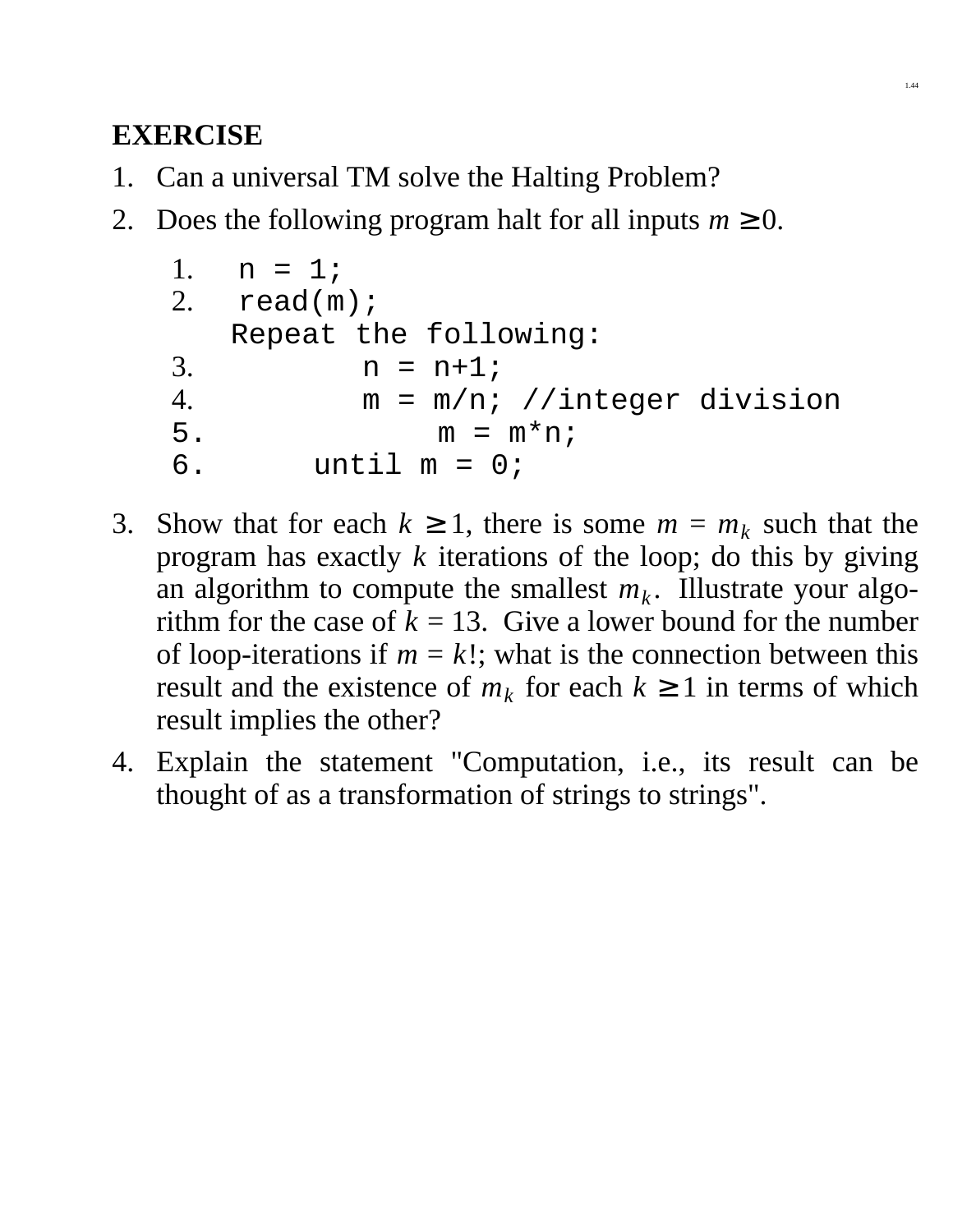# **OPERATIONS ON LANGUAGES**

### **Set-Theoretic Operations:**

- Set-union  $L_1$  ∪  $L_2$  = { $x: x \in L_1$  or  $x \in L_2$  }.
- Set-intersection  $L_1 \cap L_2 = \{x : x \in L_1 \text{ and } x \in L_2\}$
- Set-complementation  $L^c = \{x \in \Sigma^* : x \notin L\}.$

#### **String-based Operations:**

- *Concatenation x*. *y* (or simply, *xy*) of two strings *x* and *y*.
	- − For *x* = 101, *y* = 1011, and *z* = 011, *xy* = 1011011 = *yz*.
	- $-$  For any *x*, *x*. $λ = x = λ$ .*x*;  $λ.λ = λ$ .
	- − Associativity: (*xy*)*z* = *x*(*yz*) for any *x*, *y*, and *z*.
	- $\text{-}$  Non-commutativty:  $10·11 = 11·10$ .
- For two languages  $L_1$  and  $L_2$ ,  $L_1 L_2 = \{x_1 x_2 : x_1 \in L_1 \text{ and } x_2 \in L_2\}$ *L*<sub>2</sub> }. Clearly,  $L_1\{\lambda\} = L_1 = \{\lambda\}L_1$ .
	- − Associativity:  $(L_1 L_2) L_3 = L_1(L_2 L_3) = \{x_1 x_2 x_3 : x_i \in L_i\}.$
	- $-$  Short notations:  $Lx = L\{x\}$ ,  $xL = \{x\}$ ,  $L^2 = LL$ ,  $L^3 = LLL$ , etc.
- *Kleene-star*  $L^* = \{x_1 x_2 \cdots x_k : k \ge 0 \text{ and each } x_j \in L\} = \{\lambda\} \cup$  $L \cup L^2 \cup L^3 \cup \cdots$

 $For \ \Sigma = \{a, b\}, \ \Sigma^* = \{\lambda, a, b, aa, ab, ba, bb, aaa, aab, \cdots\} =$  $\{\lambda\} \cup \Sigma \cup \Sigma^2 \cup \cdots$ 

- *Reverse* of  $x = a_1 a_2 \cdots a_k$  is the string  $x^r = a_k a_{k-1} \cdots a_1$ ;  $\lambda^r = \lambda$ . Reverse of *L*,  $L^r = \{x^r : x \in L\}.$
- There are many other operations on languages, some of which will be seen later.